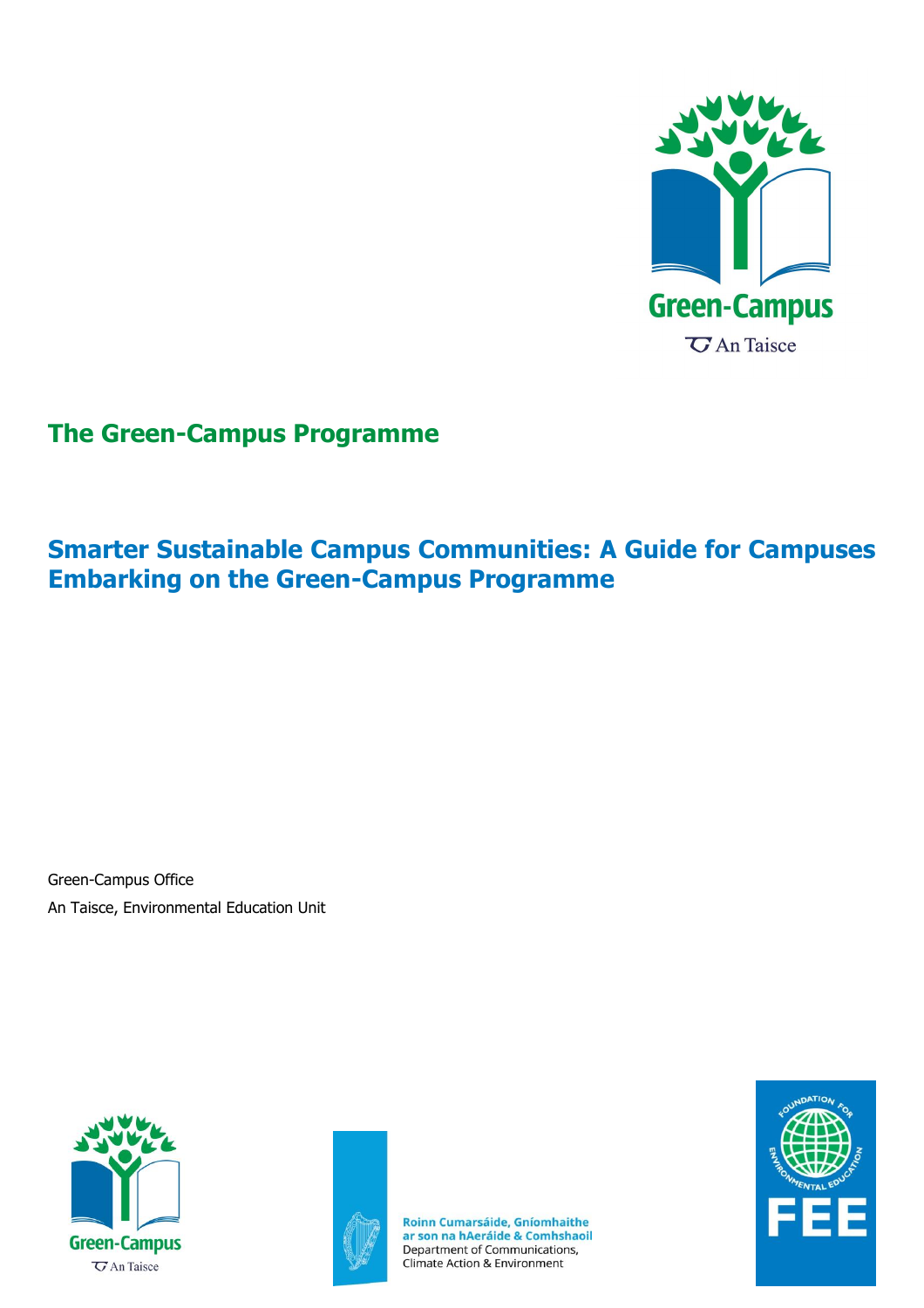

An Taisce, The National Trust for Ireland is the foremost environmental organization in Ireland. Its range of interests extends from the natural heritage of land, air, water, flora and fauna to the heritage of buildings and gardens. Through its local, national and international networks, it seeks to educate, inform and lead public opinion on the environment and influence policy and development. Strategies to achieve these aims include awareness and education programmes.



FEE (The Foundation for Environmental Education): seeks to promote environmental education by coordinating programmes and improving awareness of the importance of environmental education. It is composed of a network of organizations which undertake individual programmes in their own countries and participate in international efforts. An Taisce as the Irish member of FEE coordinates FEE international programmes in Ireland as follows: Green-Schools, Green-Campus, Blue Flag, Young Reporters for the Environment, Learning about Forests (LEAF).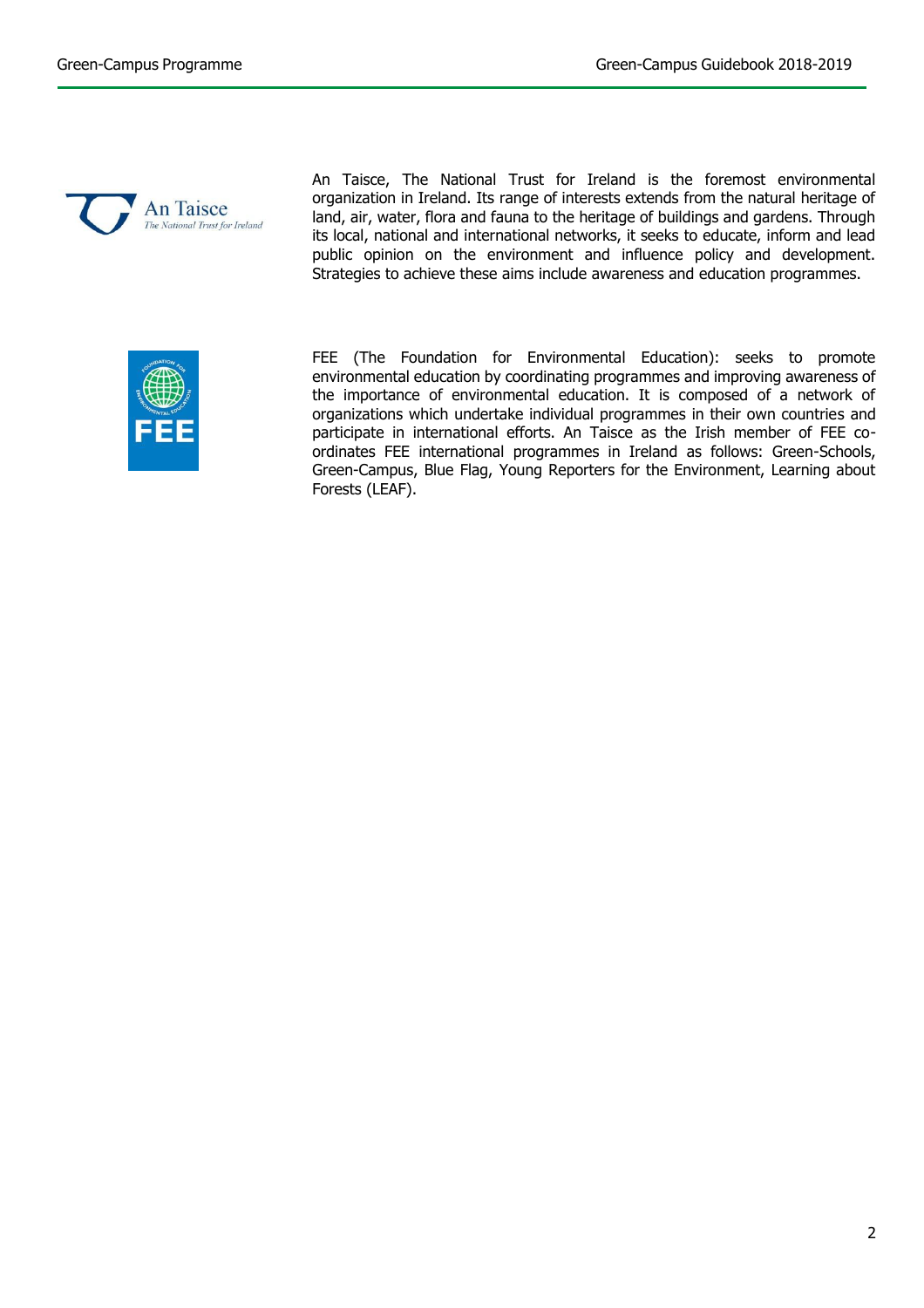Green-Campus Materials produced by:

Green-Campus Office Environmental Education Unit An Taisce Unit 5a Swift's Alley Francis Street Dublin 8

Telephone: + 353 (0)1 4002218 **E-mail: [greencampus@eeu.antaisce.org](mailto:greencampus@eeu.antaisce.org) Website: [www.greencampusireland.org](http://www.greencampusireland.org/)**

### © An Taisce 2018

Although every effort has been made to ensure the accuracy of the material contained in this publication, complete accuracy cannot be guaranteed. Neither An Taisce nor the authors accept any responsibility whatsoever for loss or damage occasioned, or claimed to have been occasioned, in part or in full as a consequence of any person acting, or refraining from acting, as a result of a matter contained in this publication. All or part of this publication may be reproduced without further permission, provided the source is acknowledged.

The Environmental Education Unit at An Taisce is the National Operator in Ireland for all international environmental education programmes of FEE. The criteria and other scheme materials are solely for the use of third level educational institutions wishing to join the Green-Campus Programme. Copying or use of the criteria or other programme material for any other purpose will be subject to approval by the Foundation for Environmental Education.

An Taisce is the sole authorised advisory and assessment body for the Green-Campus Programme. Only officers trained and appointed by An Taisce are authorised to advise or assess a Campus on their performance under the Eco-Schools/Green-Campus criteria.

Non-appointed officers may not represent the Green-Campus Programme and should not claim to instruct the details of the assessment requirements or awards as they relate to any site. Information regarding the Green-Campus Programme will be sent directly to Campuses and not via a third party or advisor. All applications/registrations to the Green-Campus Programme must be made by on-campus members the Green-Campus Committee and not through a third party or advisor.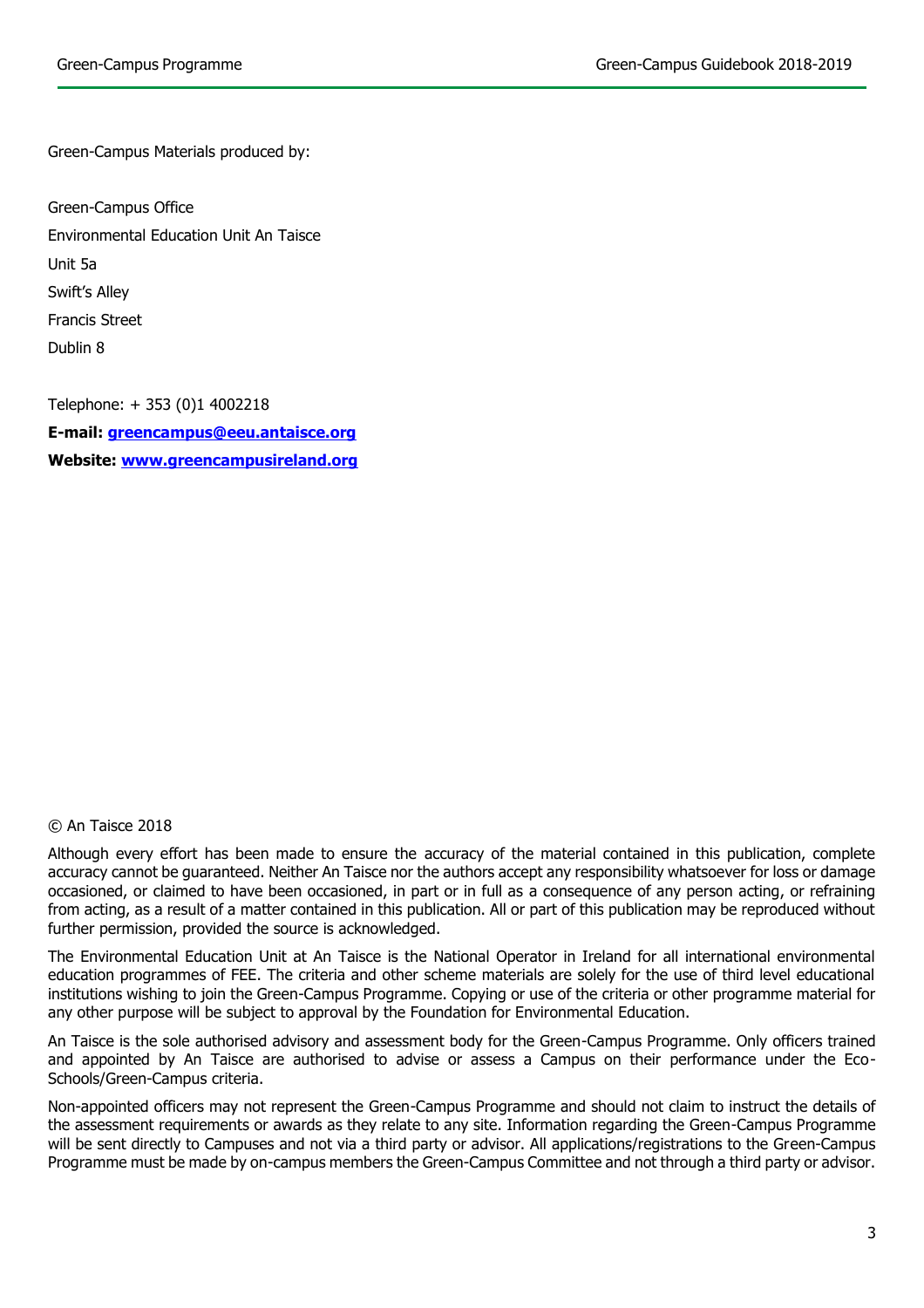# **Contents**

| Smarter Sustainable Campus Communities: A Guide for Campuses Embarking on the Green-Campus Programme1 |  |
|-------------------------------------------------------------------------------------------------------|--|
|                                                                                                       |  |
|                                                                                                       |  |
|                                                                                                       |  |
|                                                                                                       |  |
|                                                                                                       |  |
|                                                                                                       |  |
|                                                                                                       |  |
|                                                                                                       |  |
|                                                                                                       |  |
|                                                                                                       |  |
|                                                                                                       |  |
|                                                                                                       |  |
|                                                                                                       |  |
|                                                                                                       |  |
|                                                                                                       |  |
|                                                                                                       |  |
|                                                                                                       |  |
|                                                                                                       |  |
|                                                                                                       |  |
|                                                                                                       |  |
|                                                                                                       |  |
|                                                                                                       |  |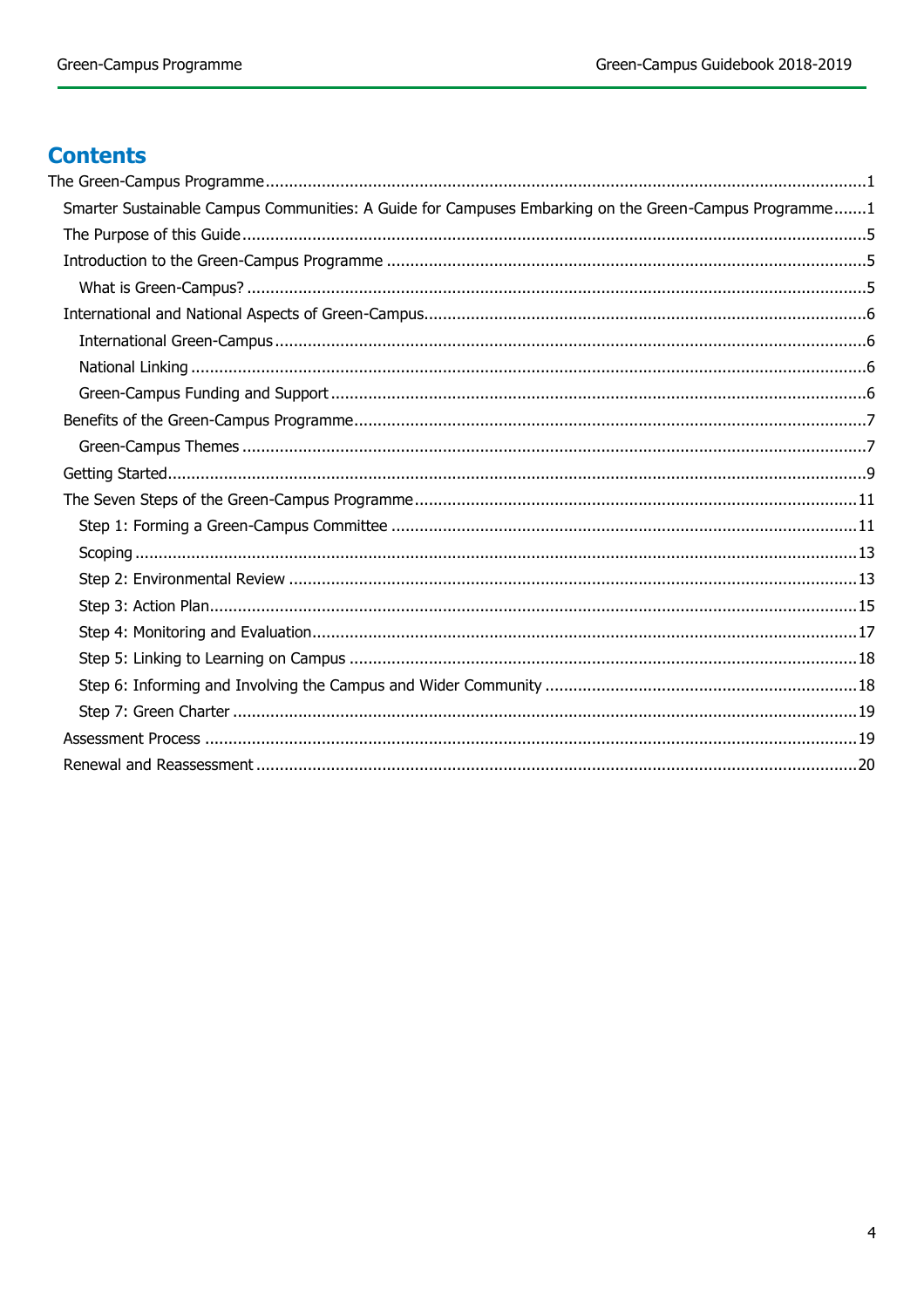# <span id="page-4-0"></span>**The Purpose of this Guide**

This guidance document aims to provide an introduction to and a basic level of assistance in implementing the Green-Campus Programme. Throughout the experience of developing and assisting campuses in implementing the Green-Campus Programme it has become increasingly evident that all campuses are different and a "one size fits all approach" is impractical. The routes to establishing the seven steps of the Programme will vary from campus to campus, however the Programme retains the flexibility to accommodate every organization. It is therefore recommended that this manual be used as an initial guide and the Green-Campus Office (01 400 2218 or [greencampus@eeu.antaisce.org\)](mailto:greencampus@eeu.antaisce.org) should be contacted for further information and assistance in implementing the Green-Campus Programme.

# <span id="page-4-1"></span>**Introduction to the Green-Campus Programme**

## <span id="page-4-2"></span>**What is Green-Campus?**

Most people care deeply about environmental issues, and wish to make a positive change in the environment around them. The Green-Campus Programme (based on the successful Eco-Schools/Green-Schools Programmes) provides a means to foster environmental awareness in a third level institution in a way that links to everyday activities and study, and ties in with the operational requirements of a complex multi-use facility. The Programme is based on the EU EMAS (Eco-Management and Auditing System), and the Seven Steps also align with the 'plan-do-check-act' management method used in ISO 14001:2000 Environmental Management System Standards.

Green-Campus is an international environmental education Programme, offering well-defined, controllable ways for educational campuses to take environmental issues, innovation and research from the academic departments and apply them to the day-to-day management of the campus. The Green-Campus Programme is run by FEE (the Foundation for Environmental Education). Green-Schools and Green-Campus are operated by the Non-Governmental Organisations (NGOs) that are the FEE members in each of the participating countries. An Taisce, as the FEE member for Ireland, coordinates the programme in this country.

Green-Campus is holistic aiming to make environmental awareness and action an intrinsic part of the life and ethos of educational facilities. This should include the students, academic staff, non-teaching staff, as well as media, local business, contractors and visitors. Green-Campus endeavors to extend learning beyond the classroom/lecture theatre to develop responsible attitudes and commitment, both at home and in the wider community. Green-Campus does not aim to reward specific environmental improvement projects, or only those third level institutes that are able to invest financially in large scale projects; instead it rewards long term commitment to continuous improvement from the campus community.

Green-Campus offers your institution opportunities to:

- Provide a forum for management, academic staff and students to meet and engage on environmental issues.
- Empower students and staff to create a more balanced campus community.
- Involve a wider variety of the campus community in environmental decision-making.
- Improve learning on campus through development of student's confidence and sense of citizenship through participation, research and transferrable skills, introduction to new topics and by using data currently generated on site through investigative and problem based research.
- Supply fresh ideas for research topics, final year projects and events within the institution.
- Gain access to a wider network of support agencies.
- Link with other third level institutions in Ireland and internationally.
- Earn a prestigious award which is reassessed annually.
- Improve the campus environmental performance, reduce environmental risks and impacts, and achieve financial savings.
- Set a good example in the community and to provide guidance to and involve local stakeholders.
- Link to other An Taisce Environmental Education Unit Programmes: Clean Coasts, Green Home, Green- Schools, National Spring Clean and other national environmental initiatives such as Tidy Towns.
- Provide positive publicity for the campus.

#### It requires:

- The ongoing support of the President of the Institute/Head of Campus and any governing authority.
- A willingness to involve representatives from all sectors of the campus community in decision-making and action at every stage.
- Active involvement and support from the local community.
- A willingness to take action to instigate long-term change.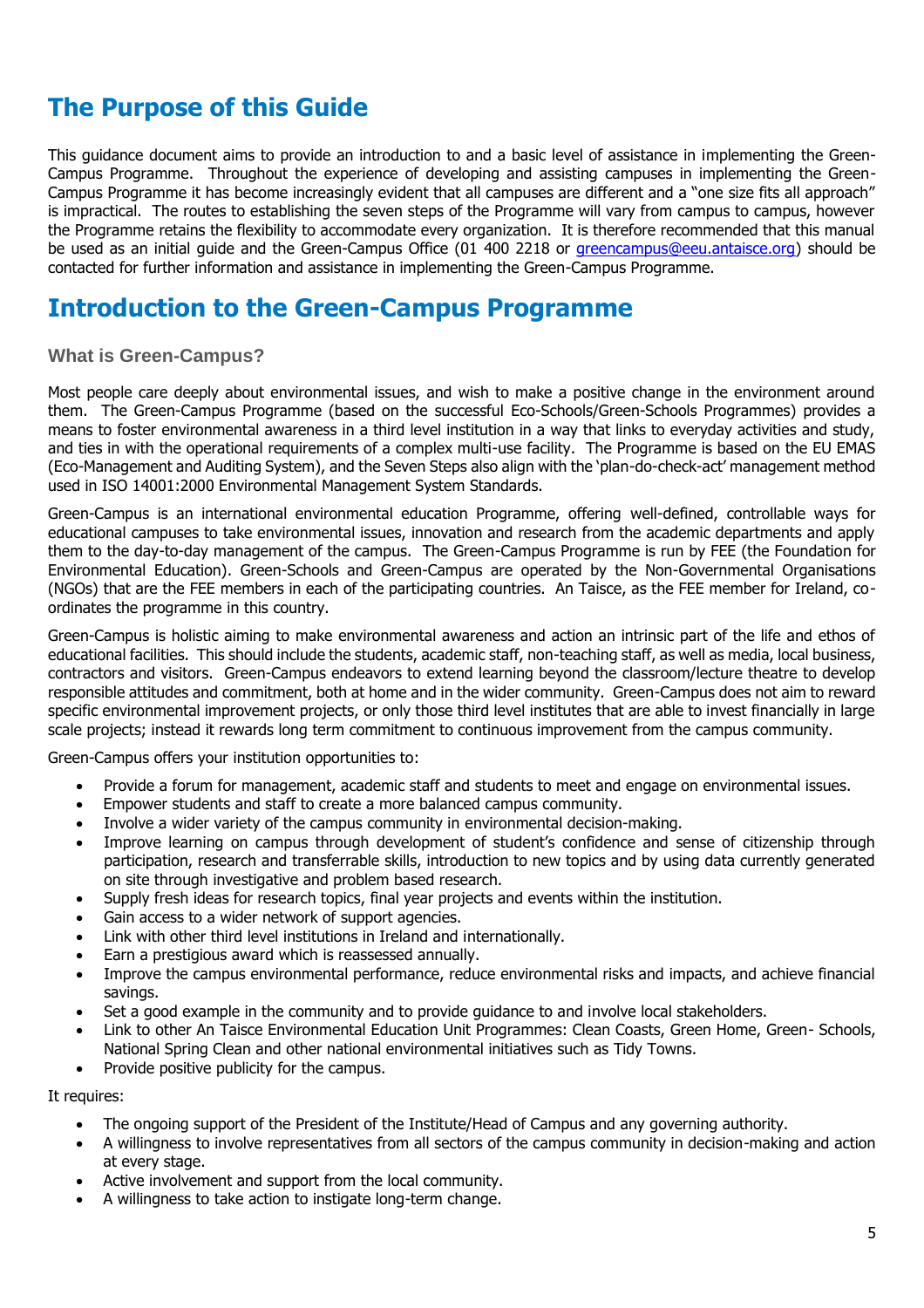Green-Campus is both a Programmes and an award: Any campus using the guidelines given in this Handbook can adapt the Programme to their needs. While the Green Flag award will be given to campuses that complete all the essential elements of the Green-Campus Programme, it should be remembered that the Programme is flexible, and that different campuses will find different routes to achieving Green-Campus status.

Green-Campus is a long-term Programme: The Green-Campus award as outlined above takes the form of a Green Flag. This can be flown outside the institution or displayed in the foyer. However, it is important to remember that the Programme is one of continual reduction of the organisation's environmental impact. Therefore, the award requires progress reports to be submitted annually and a full reassessment every three years.

Please note that there are minimum requirements that must be fulfilled and the institution must have implemented all of the Seven Steps before applying for an award. An institution must have been registered for the programme for at least 1.5 academic years before an application for a Green Flag may be submitted. It is estimated that the implementation of the seven steps can take campuses at least 1.5 - 2 academic years to complete but this can vary.

# <span id="page-5-0"></span>**International and National Aspects of Green-Campus**

## <span id="page-5-1"></span>**International Green-Campus**

FEE member organisations wishing to implement the Green-Campus Programme should contact the FEE Head Office for further information. Ireland is the lead country in its development indicating the success of the Green-Schools Programme here as students entering third level are aware of the Programme and identify means for its implementation on campus. Portugal and Russia have also initiated the Green-Campus Programme and it is in development in a number of other regions such as Latvia, Norway, Malta, Northern Ireland, Wales and Spain. An Taisce are a lead partner in the development of the programme internationally.

## <span id="page-5-2"></span>**National Linking**

Campus linking is an ideal way to learn best practice and share experiences with other campuses working on the Green-Campus Programme. The Green-Campus Office encourages these links and facilitates exchange of information between campuses. In addition an annual Network Meeting in January/February assists campuses to exchange information, case studies and best practice.

## <span id="page-5-3"></span>**Green-Campus Funding and Support**

Green-Campus is funded by the Department of Communications, Climate Action and Environment.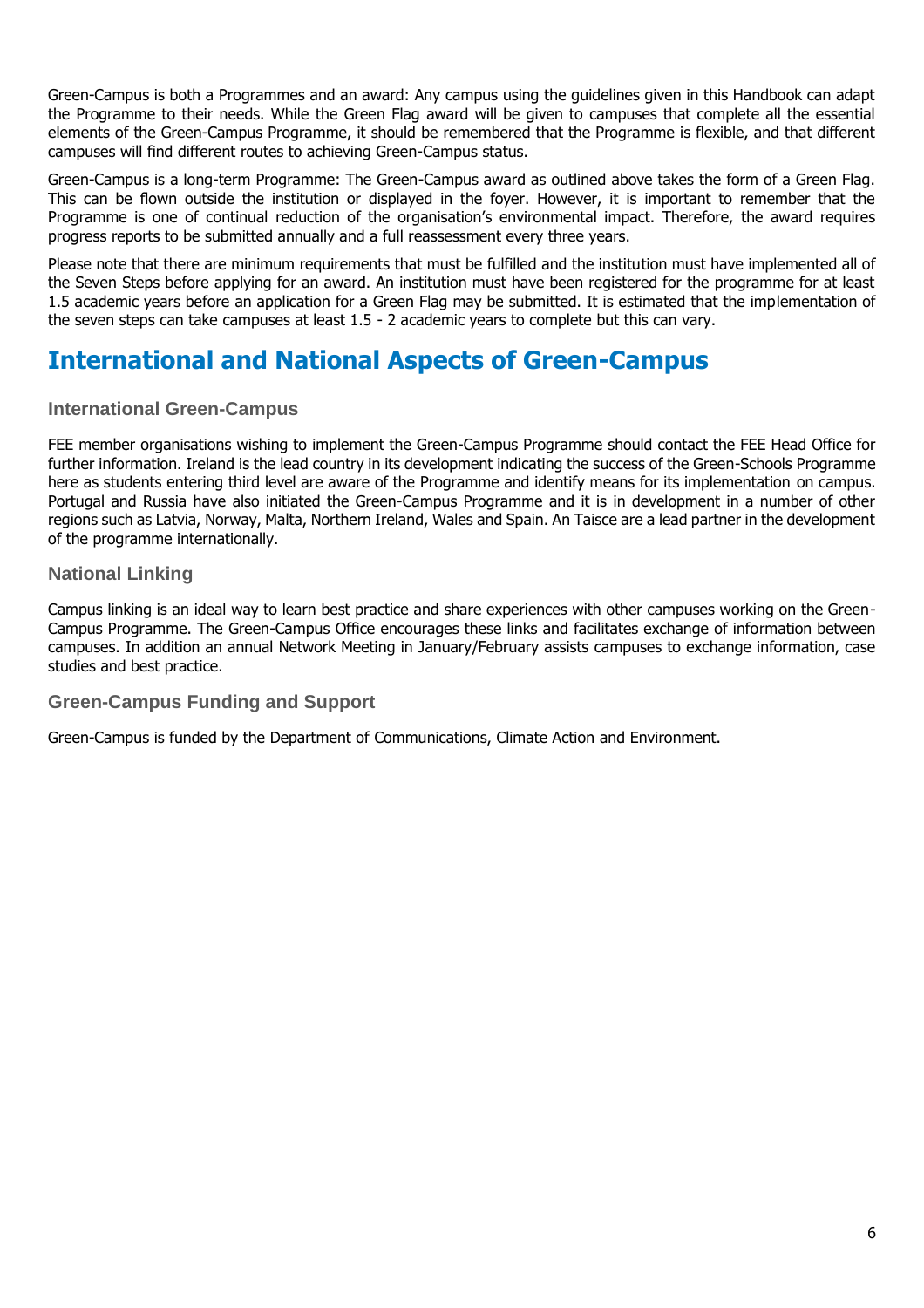# <span id="page-6-0"></span>**Benefits of the Green-Campus Programme**

| <b>Benefits to the Environment</b>                                                                                                                                                                                                                                                                                                                                                                     | <b>Benefits to Institute</b>                                                                                                                                                                                                                                                                                                                                              |
|--------------------------------------------------------------------------------------------------------------------------------------------------------------------------------------------------------------------------------------------------------------------------------------------------------------------------------------------------------------------------------------------------------|---------------------------------------------------------------------------------------------------------------------------------------------------------------------------------------------------------------------------------------------------------------------------------------------------------------------------------------------------------------------------|
| Environmental impacts of the Campus are<br>quantified so targets and performance indicators<br>can be set<br>Improves overall environmental performance<br>Improves waste management<br>Decreases resource use<br>Improves management of environmental aspects                                                                                                                                         | Forum for university management, academic<br>$\bullet$<br>staff and students to meet<br>Creates a more balanced campus community<br>Empowers students and staff<br>Encourages innovation and change<br>Prevents and reduces environmental impacts<br>Reduces associated costs<br>Good publicity                                                                           |
| <b>Benefits to Students and Learning</b>                                                                                                                                                                                                                                                                                                                                                               | <b>Benefits to Local and Wider Community</b>                                                                                                                                                                                                                                                                                                                              |
| Improves learning outcomes<br>Research skills (developing an action plan,<br>investigation, setting targets,<br>monitoring<br>progress and reporting progress)<br>Transferable skills to workplace: communication,<br>facilitation, teamwork, committee servicing<br>Introduction to new topics<br>Curriculum links: using data currently generated,<br>investigative research, problem based research | Sets an example in the locality<br>Involves local groups and representatives<br>Shares experience and best practice<br>Links to other An Taisce programmes<br>Clean Coasts<br>Green Home<br>Green Schools<br>National Spring Clean<br><b>Greening Communities</b><br>Reduces waste generated, travel impacts etc. in<br>community<br>Institute becomes a better neighbour |

#### **Table 1: Expected benefits for environment, institutes, students and the community arising from Green-Campus**

Where campuses have successfully implemented the Green-Campus Programme it has been noted that the following elements have been present:

- Strong support from the campus management.
- Strong support from the Students Union and other student groups such as clubs and societies.
- The willingness to involve the campus community in discussions and decision making.
- Frequent Green-Campus events, meetings and activities.

## <span id="page-6-1"></span>**Green-Campus Themes**

The Green-Campus Programme embraces a number of different themes: Litter and Waste, Energy, Water, Transport, Climate Change, and Biodiversity. New themes to have emerged include: Green Information and Communications Technology (ICT) and the sub-theme of Climate Justice. As your Green-Campus Programme progresses, themes can be developed in greater detail, but it's important that the seven steps of the Green-Campus Programme becomes an intrinsic part of day-to-day operations on site. It is also vital for the longevity of the Programme that the resources that are already in existence on site are utilised, for example the management of litter and waste, energy, water and travel.

In order to implement the Green-Campus Programme effectively, An Taisce encourages third level institutions to review the status of the management systems controls already in place in relation to the above listed themes. Many organisations have personnel already dedicated to monitoring and controlling the items listed, and may have targets and reduction programmes in place. In addition certain course work may already be generating data such as environmental reviews and statistics which may be useful.

As third level institutions may be spread out over a number of campuses and buildings, it might be an idea to look at these individually first, and tackle them campus by campus.

The first step of the Green-Campus Programme involves establishing a viable Green-Campus Committee, within the organisational structure of the Institution. This may be linked to the constitution of the Students Union and/or Environmental Society or become an official statutory committee within the college. It is important that it is made up of both staff and students. The chairperson and vice-chairperson should also have access to top level management within the Institution.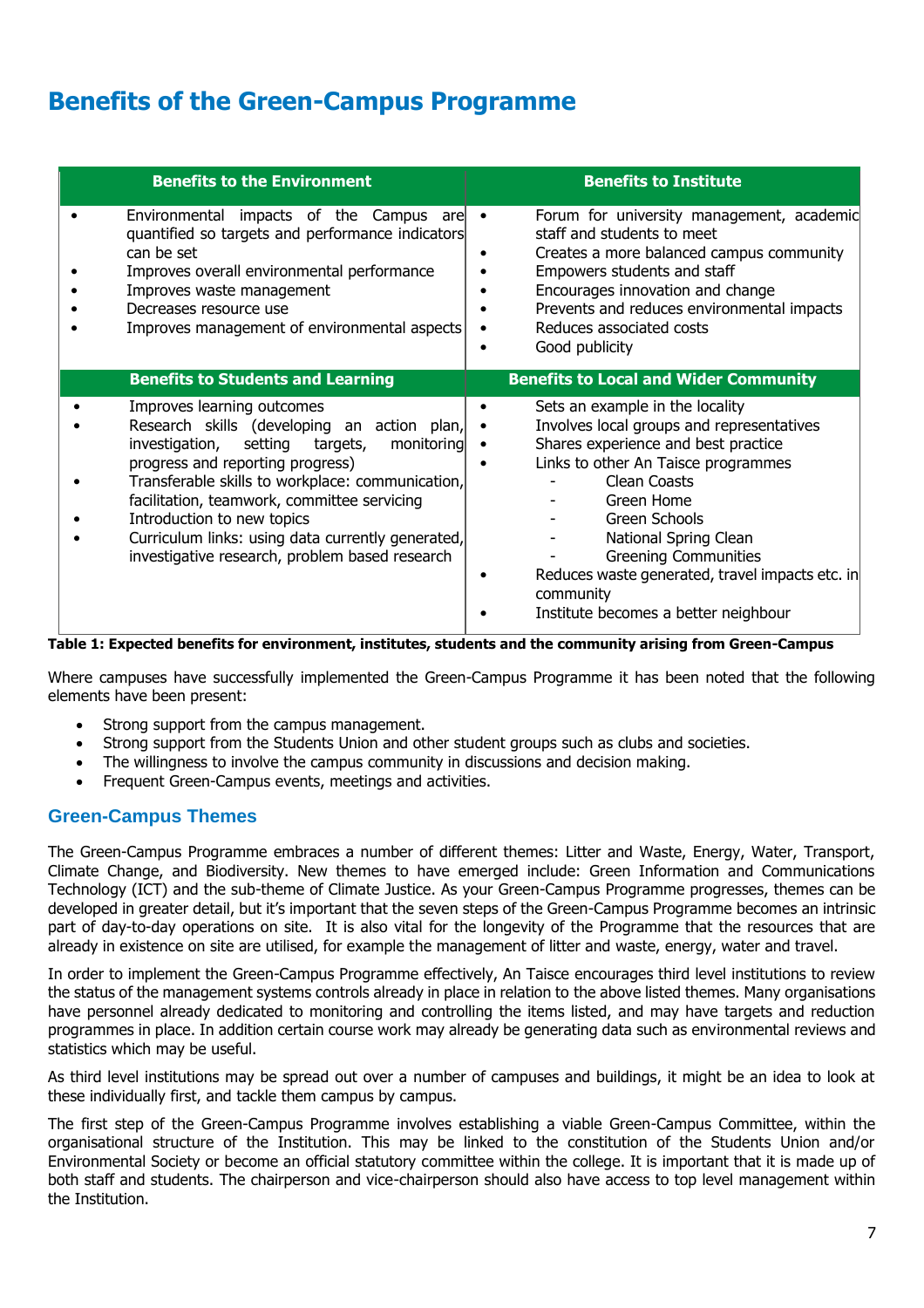Depending on the structure of the college and the Green-Campus Committee, a multi-themed or single themed approach can be adopted. Because of the importance of litter and waste as a theme, it is a requirement that campuses adopt this theme when first starting out on the programme. It is recommended that the committee consult with the Green-Campus Office before choosing a thematic approach.

Themes of the Programme include:

- **1. Litter and Waste:** Assesses the impact of litter and waste on the environment and explores practical means for preventing, reducing and minimising the amount of litter and waste produced by the campus. This theme is compulsory when a campus is first starting out on the Green-Campus programme and, like all initial themes, should be carried on as a maintenance theme once the campus is awarded.
- **2. Energy: Implements** means by which the campus community can work together to increase awareness of energy issues and to improve energy conservation and efficiency.
- **3. Water Conservation and Protection:** Foc**uses on** the importance of water both locally and globally and raises awareness of water conservation and source protection.
- **4. Transport and Travel:** Suggests ways for students, staff, and local government to work together to raise awareness of transport issues and implement practical solutions to make a real difference to commuter management on campus.
- **5. Biodiversity:** Examines the diversity of plant and animal life associated with the campus and finds ways to enhance and protect biodiversity.
- **6. Green Information and Communications Technology (ICT):** An emergent theme, Green ICT examines the environmental impact of ICT at third level and explores ways in which ICT personnel and Green-Campus Committees can cooperate to reduce this impact.

Other areas that can be examined in parallel with the themes include:

- **1. Procurement:** Examines goods consumed and used on Campus and raises questions about where these are sourced from. Action plans with respect to procurement can set out strategies on environmental purchasing.
- **2. Air Quality:** Improvements in other thematic areas may have a knock on effect on air quality on campus. For example increased cycling, walking, fewer deliveries, changes to solvent management and storage, and reductions in fuel use on campus can all positively impact air quality.
- **3. Climate Change:** Examines the impact the campus has on both local and global climate, and how our actions in the previous themes are interlinked to an overall 'footprint'.
- **4. Climate Justice:** Examines the social and economic impact of Climate Change internationally with potential to link via An Taisce to Green-Schools pursuing themes of 'Global Citizenship' and 'Climate Change'.

### **Case Study on Themes**

Colleges of Further Education tend to take on a singular theme at a time, this is to facilitate the shorter course times as well as staffing levels on campus. Often these sites do not have buildings management or share building management with multiple sites.

Green-Campus Committees in colleges can look to foster their individual specialities as is the case with the jointly registered Maynooth University and St Patrick's College Maynooth (together known as Maynooth Green-Campus) who are harnessing their experience in international aid and development and climatology to address the theme of Climate Justice alongside the themes of Waste, Energy and Transport.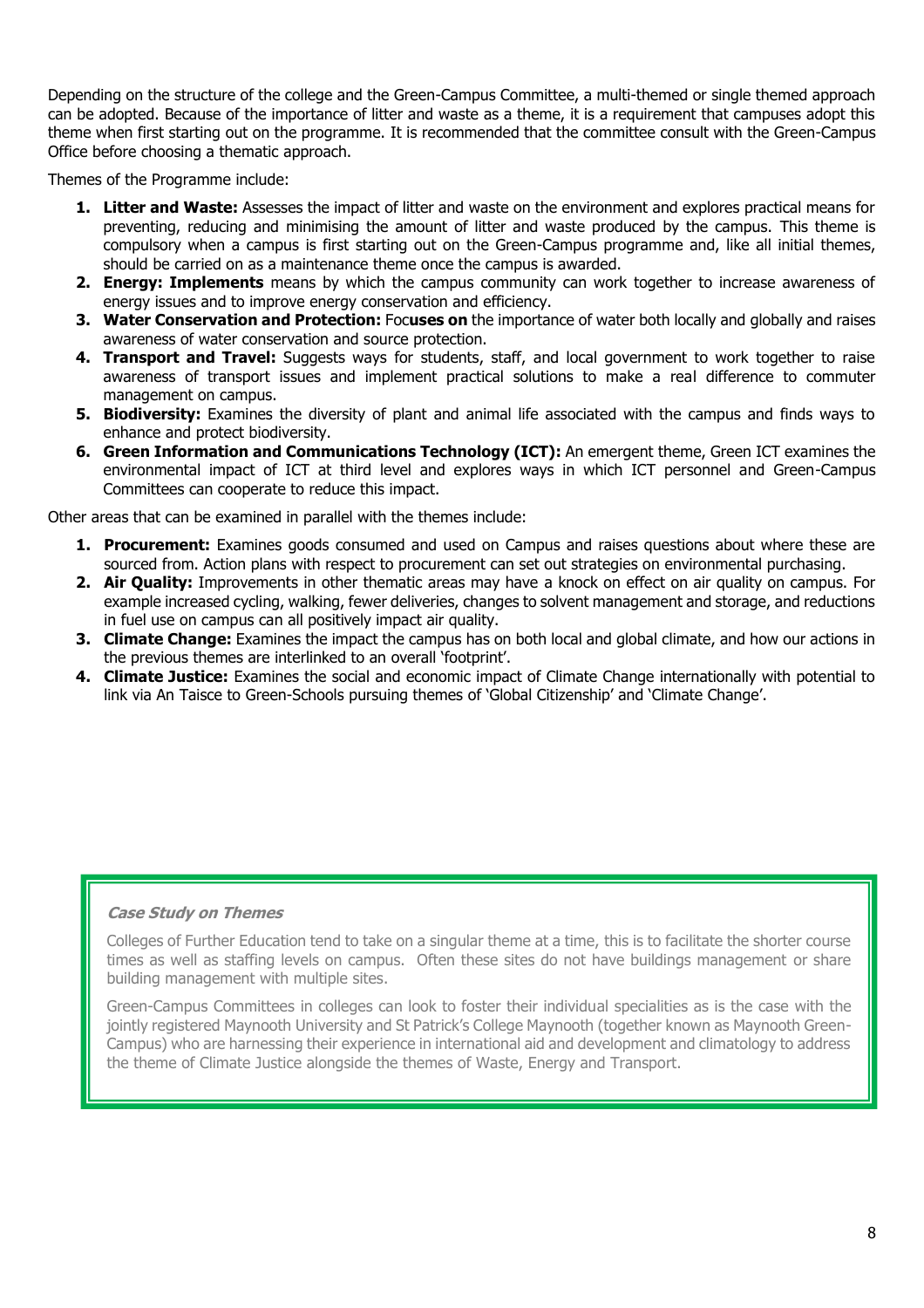# <span id="page-8-0"></span>**Getting Started**

Before a third level institution can register on the Green-Campus Programme, the Green-Campus Committee must have support from the President of the Institute/Head of Campus, Management, Academic Departments, Students Union and other key staff (e.g. Buildings and Estates Management/Facilities or Maintenance).

It is suggested that one or more core members of staff and student representatives read this guide and present an outline of the Green-Campus Programme to campus management and key stakeholders. It is useful to consider the following points:

- The benefits to the campus.
- The seven essential steps as described on the following pages.
- The intention to start with small, achievable targets.
- The long-term nature of the Programme.
- The Programme's potential to act as a focus for developing a whole-campus policy for environmental education.

If the idea is received with sufficient enthusiasm for it to continue, then the next step is to contact the Green-Campus Office and further assistance will be offered. Registration for the Green-Campus Programme requires a meeting between a representative from the Green-Campus Office and the Green-Campus Committee in the institution at which the form is completed and signed and themes are agreed. The committee **must** have the support of the head of campus in order to proceed with registration. In addition, the committee **must** be composed of both students and staff.

The Green-Campus Programme recognises that there may be work already underway within third level institutes. Scoping (see 'Green-Campus Committee' document) will highlight these areas of good practice and ways to enhance and expand best practice can then be developed.

The award has five main stages:

- 1. Pre-Registration: forming the Green-Campus Committee and completing a scoping exercise.
- 2. Registration.
- 3. Implementation of Green-Campus Programme.
- 4. Applying for Green-Campus Award.
- 5. Award Renewal.

Registration offers the campus an opportunity to launch the Green-Campus Programme on site and to get increased visibility and awareness of the committee. It is also a great way to encourage participation.

The campus must have completed the scoping document, formed a committee and gained the approval of the head of campus to proceed with the Green-Campus Programme before registration. The college must be registered on the Green-Campus Programme for a minimum of 1.5 academic years and have the seven steps of the Programme implemented with a sustainable committee in place before applying for the Green Flag Award. The Programme methodology is outlined in Figure 1.

If a college has not made contact with the Green-Campus office for two academic years and committee members have not attended annual network meetings or provided annual progress reports for that period, the college is then officially de-registered from the programme. The college may apply again to register for the programme at any stage but must be operating the programme for 1.5 academic years from their new registration date before an application for a Green Flag may be submitted.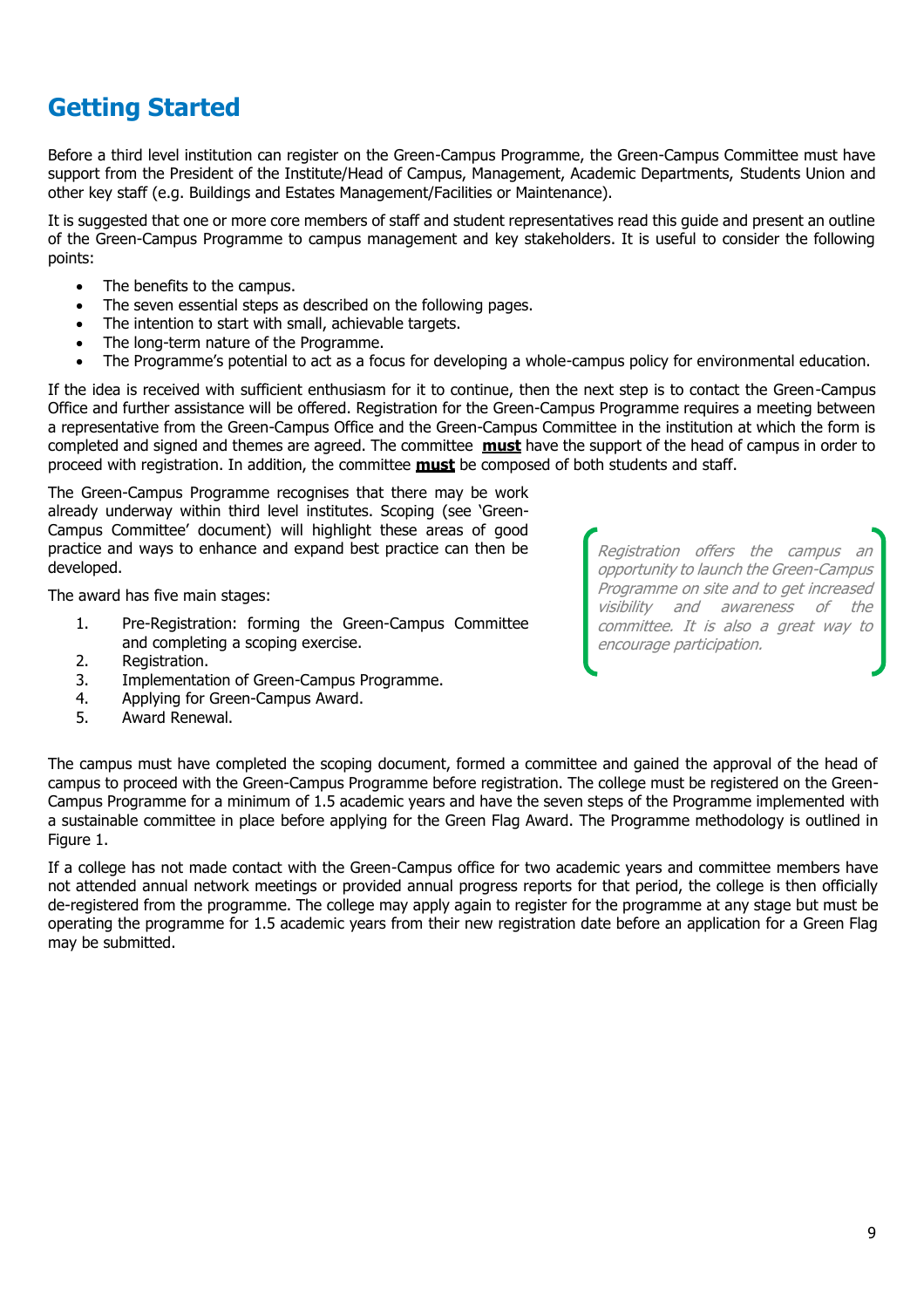

**Figure 1: Green-Campus Methodology Flowchart**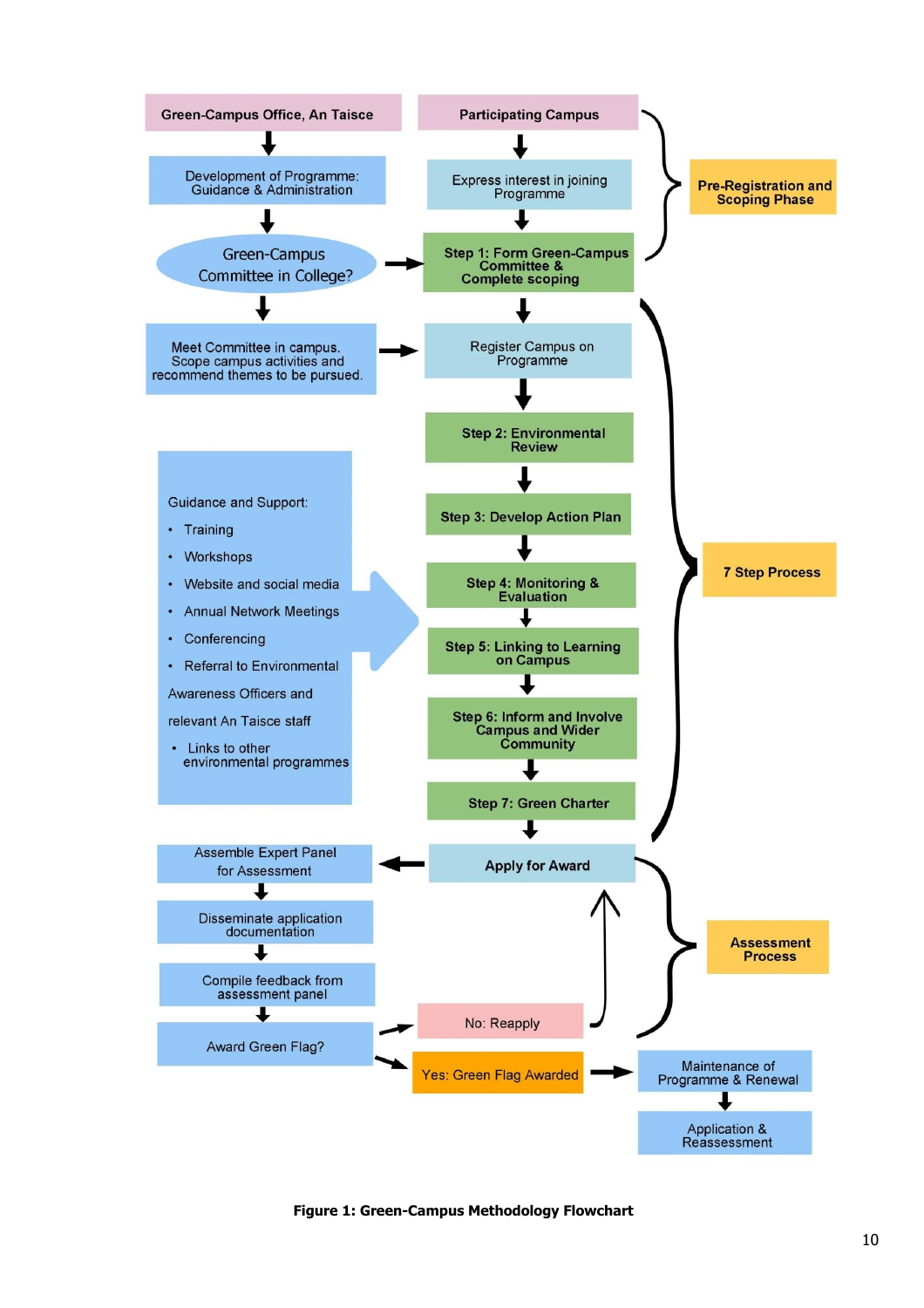# <span id="page-10-0"></span>**The Seven Steps of the Green-Campus Programme**

The seven step process is intended to be flexible enough to accommodate any campus and each step should be implemented to suit the campus capacity at the point of implementation. The nature of the seven steps also allows for the Programme to be continually updated as the environmental status and the requirements of the campus change.



**Figure 2: The Seven Steps of the Green-Campus Programme**

# <span id="page-10-1"></span>**Step 1: Forming a Green-Campus Committee**

The first step of the Green-Campus Programme involves establishing a viable Green-Campus Committee, within the organisational structure of the institution. This may be linked to the constitution of the Students Union and/or Environmental Society or become an official statutory committee within the college. The chairperson and vice- chairperson should also have access to top level management. The committee should be as representative of the whole organisation as possible. It should primarily be made up of students (making up the majority of the committee members whenever possible) and should also incorporate a combination of academic and research staff, a member of the executive board or governing authority, non-teaching staff particularly building managers and those responsible for the facilities management onsite, contractors, and any other interested members of the campus and local communities. The Committee should remain open at all times to new members and should make meeting minutes and records available to new members.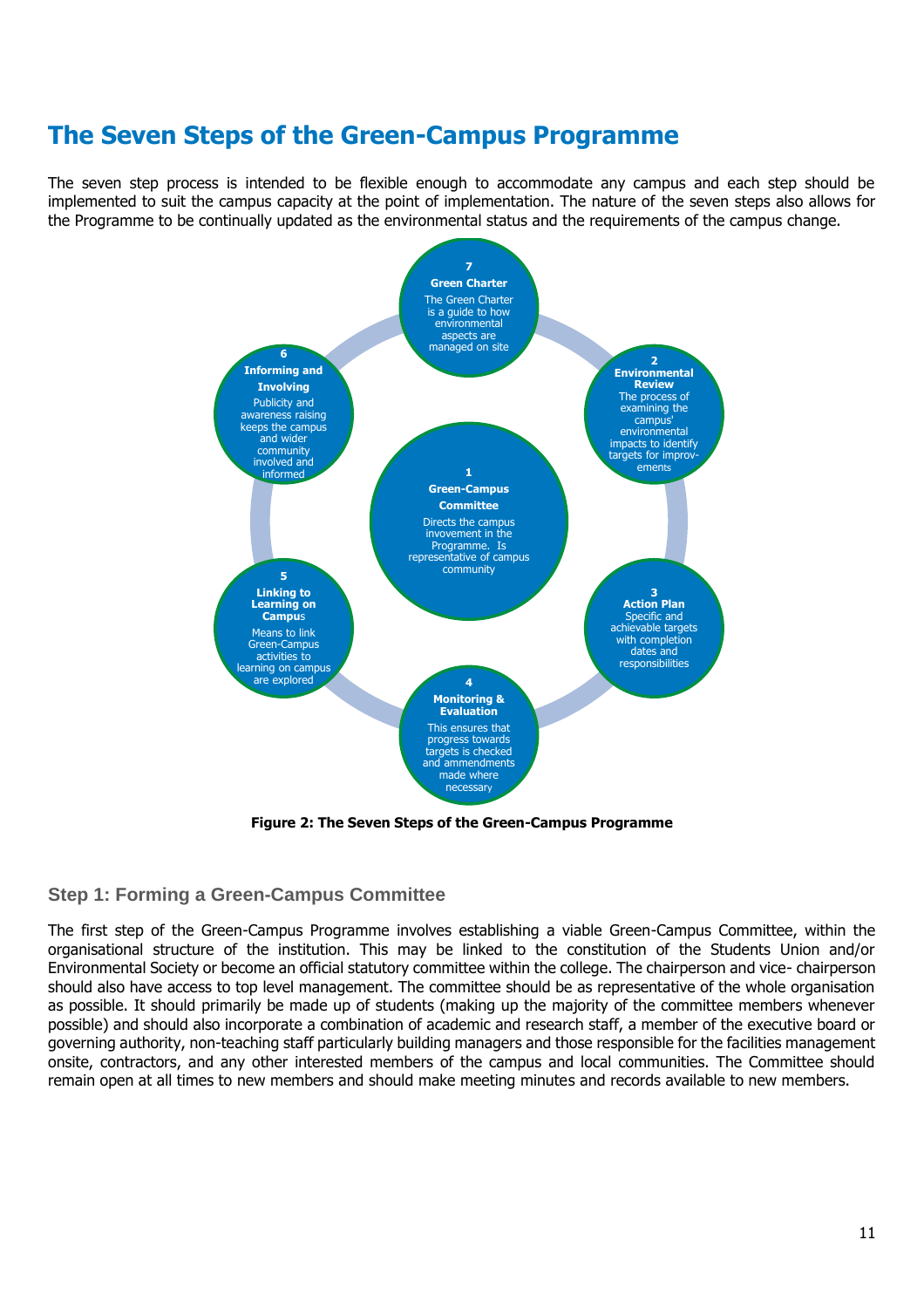The Green-Campus Committee aims to direct and address all phases of the Green-Campus Programme. It is the driving force of the Programme and should ensure that the other steps are carried out.

The purpose of the committee is:

- To ensure the views of all members of the college community are heard and acted upon where possible.
- To ensure the six other steps of the programme are successfully adopted and implemented.
- To give students responsibility and to ensure that their ideas are valued.
- To ensure the continuity of the Programme long term.
- To link the institution's campus community, the local community and stakeholders.

The committee may take different forms depending on the size and operation of a campus. However, the committee should be representative of all members of the campus community and should keep records of meetings held and decisions made. It is therefore important to circulate up to date information and eliminate out of date information.

For the committee to be effective and to enable decisions and directions to be actioned within the workings of the institution, it may need to be linked to the constitution of the college or the Students Union. The chairperson and vice-chairperson should also have access to top level management within the Institution. It may also be useful to co-opt internal environmental groups or societies and a Local Authority representative

# **Hints and Tips**

Social Media channels are no-cost, very easy to use and extremely student friendly! Assess your social media needs & Start a Facebook/Twitter/Instagram or Tumblr page for the Green-Campus Committee and elect a committee member or members to update and supervise it on a regular basis.

Store photos, maps and comments on a Flickr/Instagram page or other image management website. A Flickr page can be linked with a Facebook page to minimize the amount of time spent uploading images.

Encourage recording and photography of events: get other societies involved.

Google Documents, Dropbox and shared drives can be very useful to save files. Establish protocol early for data management. This will ensure smooth transitions from year to year.

such as the Environmental Awareness Officer. Regarding size and operation, it should be remembered that there is no set formula or rules for a successful committee. The Green-Campus Office has further information on forming a committee. Remember to regularly invite members of the campus community to join the committee. A high turnover of students can be met by ongoing recruitment of new members from the student body.

The **Green-Campus Partner Programme** is aimed at service providers into the third level education sector looking to reduce the environmental impacts of their organisation's activities (both in house and relating to the specific service that they provide) and strengthen the relationship with their third level education clients. This programme is run by the Green-Campus office and contact should be made on *greencampus@eeu.antaisce.org* with any queries. You may consider service providers/contractors on your campus as potential candidates for the Green-Campus partner programme.

## **Case studies on Committees**

GMIT Letterfrack Green-Campus have a representative who sits on both the local Tidy Towns group and the Green-Campus Committee in GMIT Letterfrack. This ensures that strong connections are maintained with their local community. The two groups regularly host joint events such as Home Composting Evenings and local clean ups and both groupswork to support each other in their efforts.

Ballsbridge College of Further Education: Membership and active participation on the Green-Campus Committee has for a large proportion of students become part of their required course work in Ballsbridge CFE. Students of Teaching English as a Foreign Language study a module called Business Management and a requirement of this module is to implement and monitor a change in their workplace. These students each year form the key group of the Green-Campus committee and are assessed on the work done implementing the Green Charter and the developments of the Green-Campus Programme for the academic year. This active involvement from students where there is a link to performance and assessment has proven quite successful in the CFE environment where students often attend courses lasting for one year only.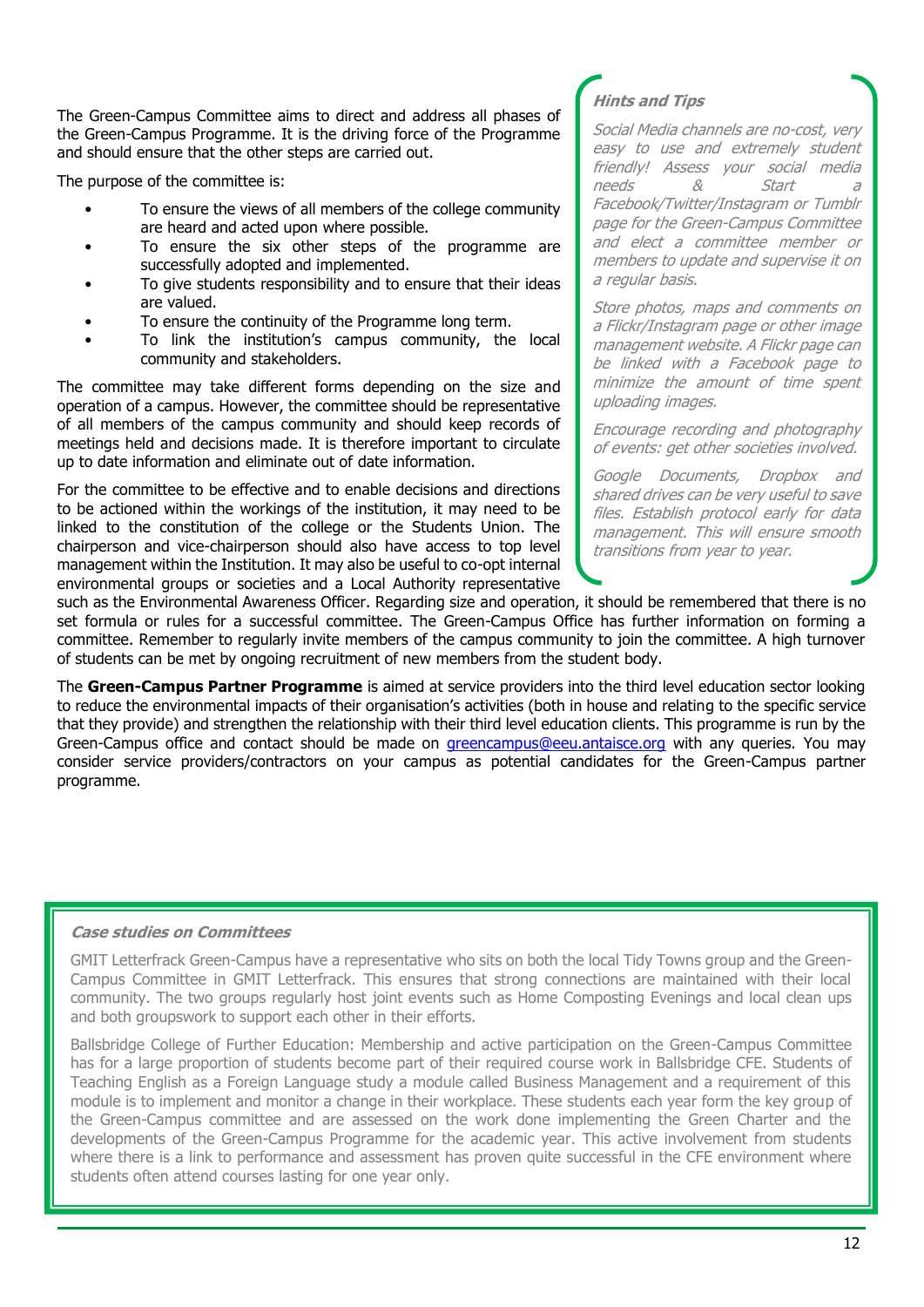# <span id="page-12-0"></span>**Scoping**

The completion of a scoping exercise is required to register for the Green-Campus Programme. This scoping exercise is designed to assist Green-Campus Committees in maximising their efficiency in working on the Green-Campus Programme. The Green-Campus Programme encourages a partnership approach to environmental management in third level institutions to achieve improved and sustainable environmental stewardship. Therefore certain aspects of the Programme may require inputs from different sectors of the campus community. Scoping allows the committee to focus on the areas in which it will be most effective and efficient. It is recommended to start scoping prior to registration so that the members of the campus community identified can be brought on board with the committee prior to starting the Programme. It is assumed by the Green-Campus Office that the campus is in compliance with all environmental and planning legislation. Please contact the Green-Campus Office for a copy of the scoping guidelines. On completion of scoping, formation of the committee and once the approval of the head of campus is gained, the Campus can proceed to register on the Green-Campus Programme.

### <span id="page-12-1"></span>**Step 2: Environmental Review**

The aim of the review is to identify the initial situation on campus regarding the environmental management of the theme(s) under investigation. The results of the review are used to derive the action plan. The review helps to establish whether change is necessary, urgent or not required. It also assists in setting realistic targets and monitoring implementation. By thoroughly checking all potential environmental impacts on campus for the theme under investigation, the environmental review should:

- Provide a clear view of the range of the campus' impacts and establish a baseline.
- Ensure that significant areas are not overlooked.
- Identify areas where current practice is good or areas where current practices are lacking.
- Communicate the impacts to the campus community.
- Help to prioritise actions to be taken.

In order to gather the optimum amount of information needed for the environmental review, the Green-Campus Committee should have access to all data required and maintain strong lines of communication with the college management and various other branches within the college. The environmental review is a tool to ascertain issues, and is not an end in itself. It is likely that once you have identified an area that needs action you will have to do a more detailed analysis against which your targets can be measured, e.g. surveys of the how and where waste is generated or the differences in recycling levels across campus.

#### **Case Studies Environmental Review**

The first Intervarsity BioBlitz, held in May 2014, saw 5 campuses competing to record the greatest number of species on campus over a twenty-four period with NUI Galway emerging as the lead team. With training and online support from the National Biodiversity Data Centre, partners with Green-Campus on the programme, volunteers are equipped with the information necessary to carry out BioBlitz on their campus. Records are uploaded in real time, providing an exciting and engaging level of competition between campuses. Complimentary events over the twenty four hours such as bat, bird and plant walks, moth identification etc provide a further draw for volunteers to get involved. The Intervarsity BioBlitz is seen as an opportunity to initiate the biodiversity element of an environmental review and engage the campus community including specialists such as botanists and ecologists from within academic departments. It also provides practical experience for students of field based work.

It is important to work with buildings and facility management within the institution at this stage. There may be reports, data and monitoring records readily available. Table 2 outlines some issues to consider when undertaking environmental reviews.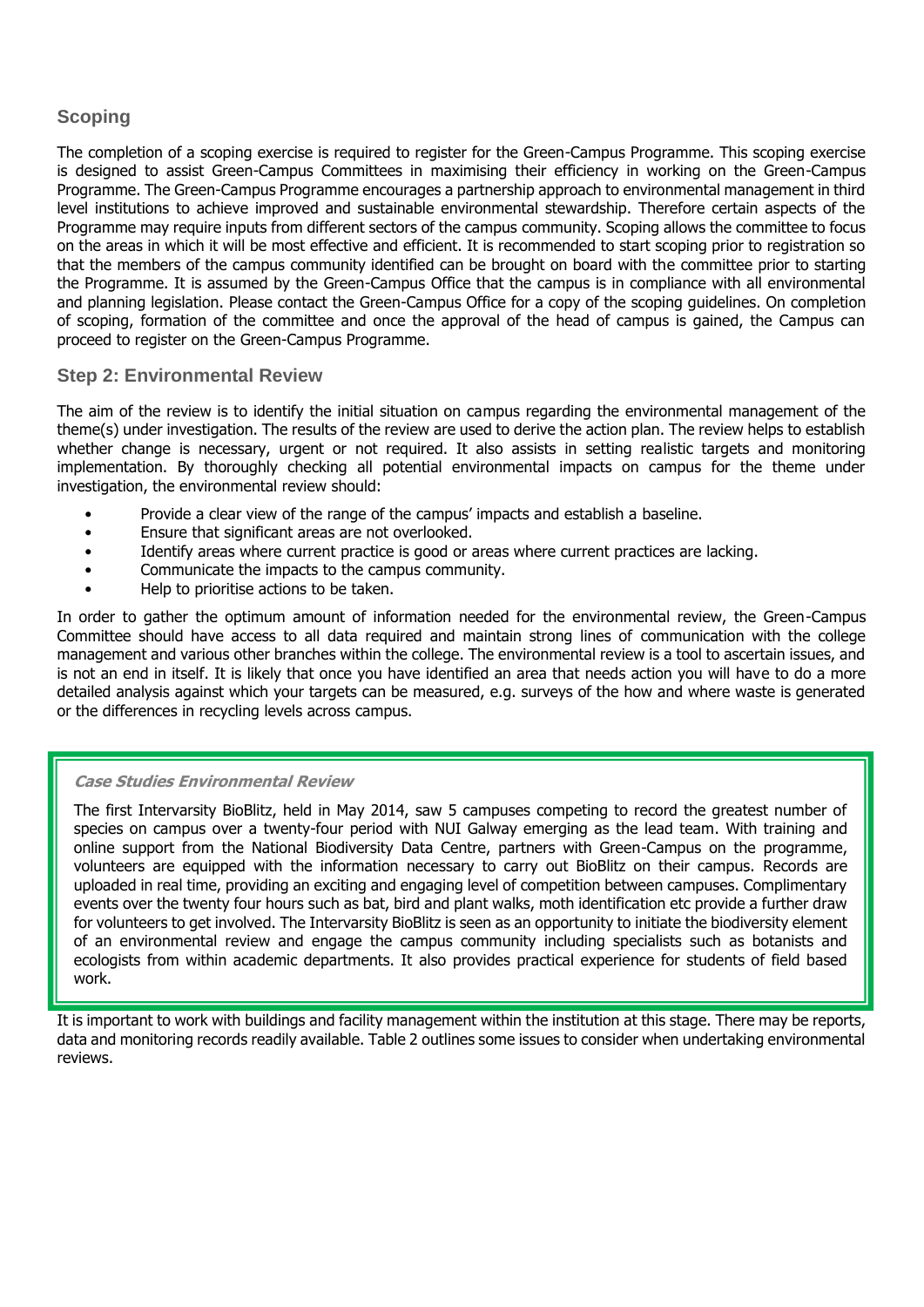| <b>Theme</b>                                | <b>Issues to Consider</b>                                                                                                                                                                                                                                                                                                                                                                                                                                                                                                                                                                                                                                                                                                                                                                                                                                                                                                                                                                                                                                                                                                                                                                                                              |  |  |
|---------------------------------------------|----------------------------------------------------------------------------------------------------------------------------------------------------------------------------------------------------------------------------------------------------------------------------------------------------------------------------------------------------------------------------------------------------------------------------------------------------------------------------------------------------------------------------------------------------------------------------------------------------------------------------------------------------------------------------------------------------------------------------------------------------------------------------------------------------------------------------------------------------------------------------------------------------------------------------------------------------------------------------------------------------------------------------------------------------------------------------------------------------------------------------------------------------------------------------------------------------------------------------------------|--|--|
| Litter and Waste                            | Examine waste figures and undertake a waste audit. What kinds of waste are<br>generated on campus? What waste prevention measures are employed? Are there<br>opportunities for further waste prevention. Is recycling being optimised on site? Can<br>additional items be diverted from landfill? The following website has some useful<br>information on carrying out litter monitoring: http://www.litter.ie/#<br>Assess the litter management on site. Are there litter black spots? Can heavy<br>littering be connected to certain times of the academic year for example: open days,<br>rag week etc? Often a litter problem is masked by very efficient litter management.<br>Undertake a litter survey of the area under study and interview the personnel who<br>maintain the grounds; they might suggest litter prevention ideas.<br>What measures are in place for the prevention of waste in the first instance? Can<br>these measures be enhanced or employed in other areas?<br>Are the correct measures in place to dispose of all hazardous wastes (automotive<br>wastes and oils, batteries, laboratory chemicals, solvents, paints etc.) correctly and<br>are these procedures supported with relevant documentation? |  |  |
| Energy                                      | Establish if there is an energy management system on site.<br>How is energy used on site?<br>What sources of energy are used? (E.g. electricity, oil, gas, solid fuels, bio/renewable<br>fuels etc.)<br>Examine all types of energy use within the institution. Evaluate figures and metering.<br>Establish high users.<br>Undertake an appliance audit / survey.<br>Involve all departments in focusing on behavioural changes in relation to energy use,<br>to achieve further reductions.<br>Examine the storage of fuel, oils, diesel etc. Ensure that fuel storage poses no<br>environmental threat.                                                                                                                                                                                                                                                                                                                                                                                                                                                                                                                                                                                                                              |  |  |
| <b>Water Conservation</b><br>and Protection | Establish if there is water management on site.<br>$\bullet$<br>Review the consumption information for the institution. Is water metered and how<br>is it metered?<br>Is there a leak detection programme in place?<br>Where is water used? (Examples include swimming pools, gyms, accommodation,<br>cleaning and cooking, laboratories, irrigation etc.)<br>What are the high users? Undertake an audit/survey where possible.<br>Laboratories can be high use areas especially with vacuum pumps and DI water<br>systems. Are there opportunities to form a demonstration project?<br>Are there natural water courses and sources on site?<br>How are these protected from environmental damage or risk?                                                                                                                                                                                                                                                                                                                                                                                                                                                                                                                            |  |  |
| Travel & Transport                          | How is travel to and from the college managed?<br>What are the main travel and location issues?<br>Undertake a travel survey to establish the modes of transport used. This survey<br>should be designed to be repeatable at regular intervals.<br>How are goods and services delivered to the campus? Are there ways to reduce<br>deliveries to/from the campus?<br>Can linkages be made with local authorities and transport authorities with the aim of<br>promoting sustainable modes of transport for those travelling to and from the                                                                                                                                                                                                                                                                                                                                                                                                                                                                                                                                                                                                                                                                                            |  |  |

campus for staff and students?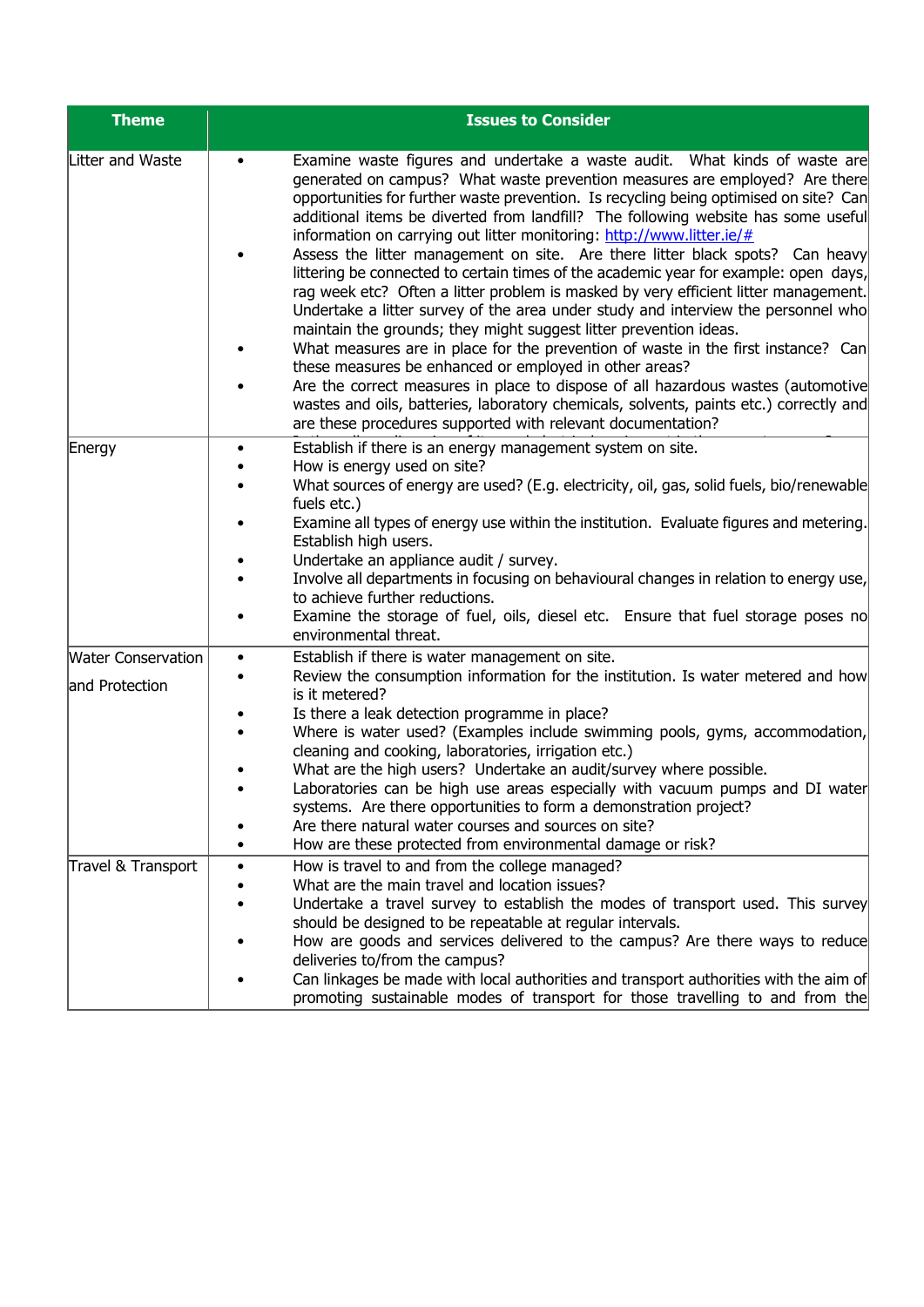| Biodiversity | Establish if the campus is located in or nearby to a designated area such as a Special<br>Protection Area (SPA), a Special Area of Conservation (SAC) or a Natural Heritage<br>Area (NHA)? This information is available from the National Parks and Wildlife<br>Service (NPWS).<br>Make a habitat map of the campus or of particular areas within the campus grounds<br>Investigate grounds management methodologies, especially the use of herbicides,<br>pesticides, fertilizers, water use for irrigation etc.<br>Explore biodiversity enhancement opportunities such as those suggested in the<br><b>All</b><br>Ireland Pollinator Plan 2015-2020<br>Investigate risk of invasive species introduction and methods to prevent or manage<br>a potential or existing problem.                                                        |
|--------------|-----------------------------------------------------------------------------------------------------------------------------------------------------------------------------------------------------------------------------------------------------------------------------------------------------------------------------------------------------------------------------------------------------------------------------------------------------------------------------------------------------------------------------------------------------------------------------------------------------------------------------------------------------------------------------------------------------------------------------------------------------------------------------------------------------------------------------------------|
| Green ICT    | Establish if there is an onsite department with responsibility for ICT management<br>and consider how the Green-Campus Committee can engage with that department.<br>Note: the ICT department may be located off site.<br>The ICT department may already have useful information to contribute such as: the<br>amount of equipment in use on site, estimates on the numbers of personal electronic<br>devices being brought onto campus, scale of equipment no longer in use and average<br>tonnage per year, current procurement policy in relation to software, ICT hardware,<br>WEEE etc.<br>Establish some common goals between your committee and the ICT department: for<br>instance how can the Green-Campus Committee assist in promoting behavioural<br>change in relation to reducing the environmental impact of ICT on site |

**Table 2: Factors to consider when undertaking environmental reviews**

It is important to gather reliable quantitative data at this stage so that monitoring and evaluation can easily be carried out. This baseline data is very valuable as it can be used over time to compare progress made by your committee. The committee should decide on an appropriate set of environmental performance indicators to assist in the monitoring of initiatives set in the action plan. Environmental performance indicators should be clear, transparent and comparable. Examples of environmental indicators for waste commonly used by campuses:

- Kg waste per annum per full time equivalent (FTE) student.
- Kg waste per course.
- % of waste materials recycled.
- Kg of waste prevented per FTE student.

The environmental review can also become a participatory learning process enabling the committee to get more people involved at an early stage without requiring specialist knowledge.

Further assistance can be accessed by contacting the Green-Campus Office.

## <span id="page-14-0"></span>**Step 3: Action Plan**

Information gleaned from the environmental review is used to identify priority areas and create an action plan. Action planning involves setting achievable and realistic targets and deadlines to improve environmental performance on specific issues by listing a number of agreed activities, along with deadlines and clearly allocated responsibilities for each action. Where possible, action plans should be linked to learning on campus, show any cost implications, and specify arrangements for monitoring and evaluation. The action plan is continually amended to reflect the findings of subsequent monitoring and evaluation.

Do not be tempted to be too ambitious at first as this can be overwhelming and failure to realise unrealistic expectations can lead to disappointment. Not all points raised in the environmental review have to be tackled and it is better for the action plan to have realistic and achievable goals set within achievable timeframes. Success increases confidence and builds enthusiasm for setting new targets in subsequent years of the Green-Campus Programme.

All of the actions described on the action plan do not have to be carried out at the time of application, as some goals are long term and require long term action to achieve their aim. However it is important to document and demonstrate that actions have taken place and indicate the progress of actions regularly.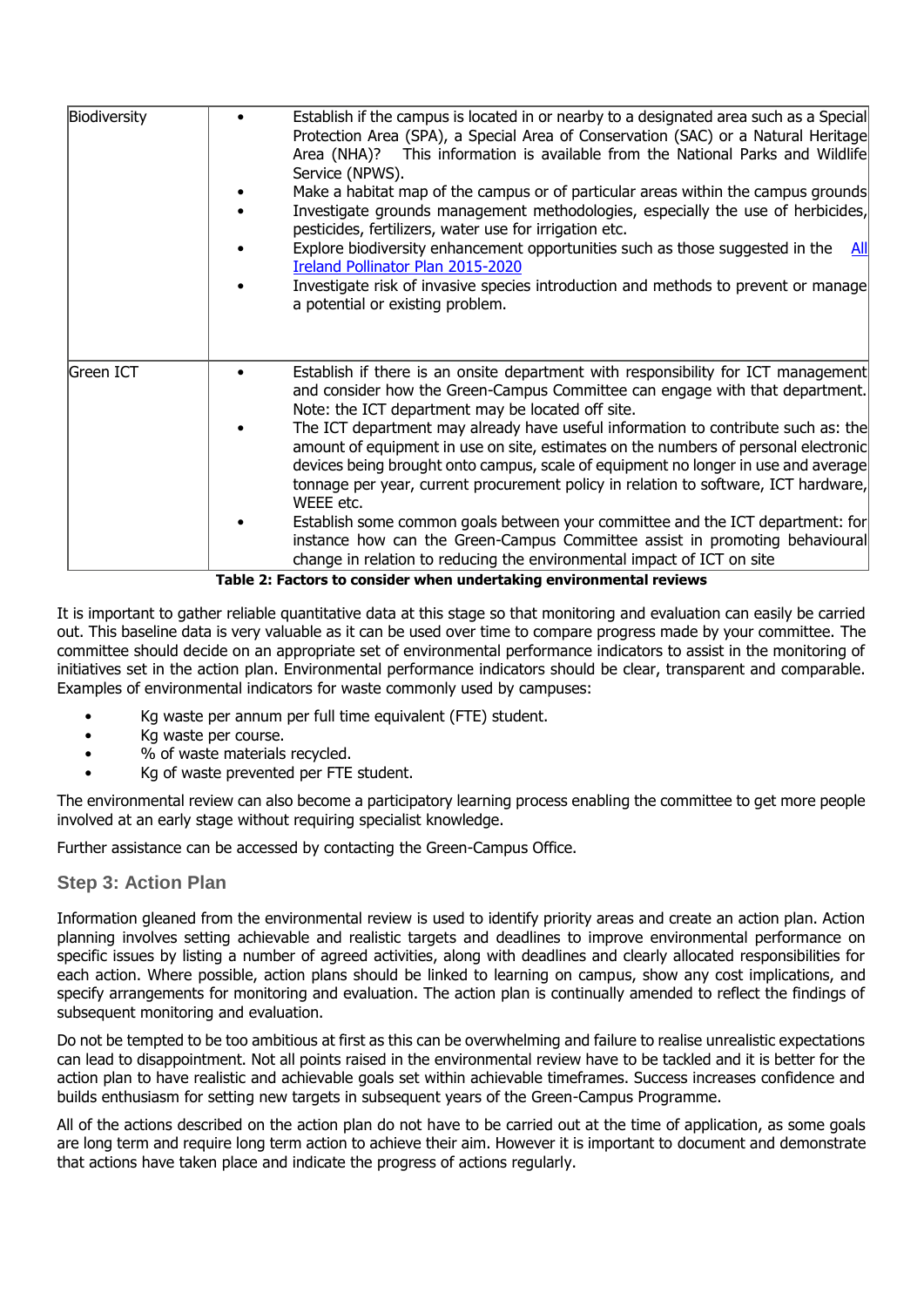Quantifiable targets should be set where possible e.g. 50% reduction in waste to landfill in 6 months, 100% recycling of aluminum cans in 8 months, 10% reduction on electricity consumption from previous year, etc.

The sample action plan (Table 3) describes the actions taken by a Green-Campus Committee to achieve one of their goals in a clearly defined step by step process. The action plan should, if possible, be linked to college curriculum work and have realistic and achievable goals. It is crucial to work out how you will monitor and measure your progress and this should be integrated into your action plan. Try to involve all the committee members in the development of the action plan, and as much of the institution as possible in its implementation.

**Goal: To increase the level of recycling by 10% by the end of 2014; To improve awareness and promote use of facilities on campus and to significantly reduce the level of waste going to landfill.**

| <b>Action</b>                                                                                  | <b>Person/Group</b><br><b>Responsible</b>                                | <b>Time</b><br><b>Frame</b> | <b>Status</b>   |
|------------------------------------------------------------------------------------------------|--------------------------------------------------------------------------|-----------------------------|-----------------|
| Installation of clean dry recyclable bins in<br>restaurants and offices                        | <b>Buildings Office</b>                                                  | Aug 2016                    | <b>COMPLETE</b> |
| Installation of four experimental clean dry<br>recyclable bins in outdoor thoroughfares        | <b>Buildings Office</b>                                                  | Aug 2016                    | <b>COMPLETE</b> |
| Marketing campaign to increase awareness &<br>promote use of recycling facilities.             | Environmental Society & Green- Campus<br>Committee                       | Feb 2017                    | Ongoing         |
| Establishment of website providing information<br>on recycling and waste status in the college | <b>Buildings Office</b>                                                  | Mar 2017                    | Ongoing         |
| Change Waste contractors to capture food before Buildings Office<br>llandfill                  |                                                                          | April 2016                  | Ongoing         |
| Re-evaluate waste status by carrying out further<br>lwaste audit                               | Environmental Society & Green-Campus<br>Committee                        | Autumn<br>2017              | Ongoing         |
| Improve signage on bins as they have not been<br>used correctly in last month of monitoring    | 2 Volunteers from Green-Campus<br>Committee will check and re-label bins | <b>Oct 2016</b>             | Ongoing         |
| Include waste recycling signage in student<br>induction pack next year                         | Buildings and Estates & Student's Union                                  | Summer<br>2017              | Upcoming        |

**Table 3: Sample Action Plan**

In summary, your action plan should:

- Be developed from the results of your environmental review.
- Contain realistic and quantifiable goals and targets with time frames, where possible. These goals should be displayed at the top of the action plan.
- Be in table format (as above sample), identifying action, person or group responsible, and the time frame for completion.
- Be displayed on your Green-Campus notice board & web page.
- Include regular monitoring, and should be a 'working document' to be updated if and when necessary, (monitoring and evaluation will be discussed in the following section).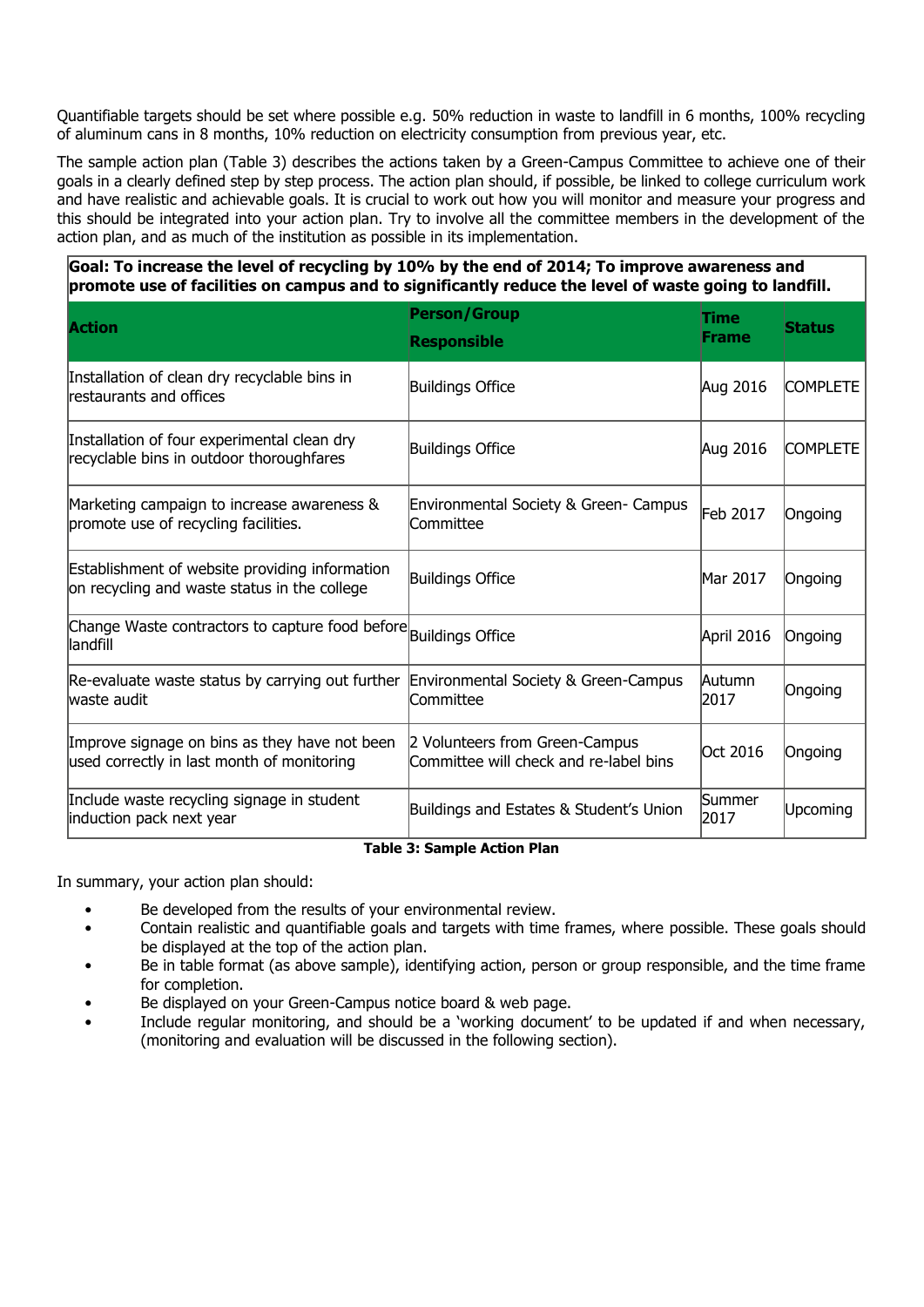### **Case Studies on Action Planning: A long term project**

Project: Establishment of a 5 acre Native Woodland in Letterfrack, Co. Galway

Collaborators: GMIT Letterfrack, Connemara West, Connemara National Park and the local community.

In 2013 the Green Campus Committee of GMIT Letterfrack initiated collaboration with Connemara National Park to establish 5 acres of Native Woodland. With support from 'One Million Trees in a Day' and the Department of Agriculture Native Woodland grant, over 3,000 saplings were planted in the grounds of Connemara National Park by students and staff of GMIT, Connemara West, Connemara National Park, Green Belt and community members. A number of additional plantings took place over the following two years to restock the woodland with continuous maintenance to help the tress get established. The species planted include Alder, birch, whitethorn, guilder rose, holly, pendunculate oak and scots pine. The site will be hugely important to support biodiversity in the area, will play its role in carbon sequestration and will also act as a learning environment for students and the wider community.

In the coming years GMIT Letterfrack will develop resources to ensure that the potential of the woodland is maximised from an educational perspective. Ireland imports approximately 95% of hardwoods consumed each year and this project helps students of GMIT Letterfrack, who specialise in the use and manipulation of wood in furniture design and technology projects, to understand how trees and forests develop and how long it takes for trees to mature. It is hoped that thinings, and later mature timber, from the woodland will be extracted to demonstrate how sustainable forestry can work in local environments, supporting local communities.

## <span id="page-16-0"></span>**Step 4: Monitoring and Evaluation**

Monitoring and evaluation are used to assess progress made towards achieving targets identified in the action plan and to identify areas that require further corrective action. Corrective action is a rapid and adequate response to problems which either solves the problem or moderates the negative effects and prevents the problem from occurring again. Monitoring and evaluation also enhances whole college awareness by highlighting the successes of the actions undertaken. Monitoring and evaluation should be developed in tandem with the action plan. Monitoring is vital for identifying areas in your action plan that can be improved upon and amended. This aids performance and feeds back to further actions and new goals. It is important to ensure that the whole campus is aware of your progress by displaying any results and figures prominently on campus (e.g. on your Green-Campus notice board, newsletters, website, etc.).

In summary your monitoring and evaluation programme should:

- Be developed in parallel with your action plan.
- Be carried out by the students when and where possible in conjunction with internal college management.
- Use the same unit of performance as for your environmental review to allow comparison with initial figures.
- Feed back into your action plan to identify areas for adjustments and improvements to be made when and where necessary.
- Increase the likelihood (or reduce time required) for achieving goals formulated in your action plan.
- Be publicised (e.g. display graphs, charts, etc. on your Green-Campus notice board, newsletter, social media etc.).

Environmental performance indicators should be clear, transparent, and comparable and relate back to findings of the review.

### **Case Studies Monitoring and Evaluation**

In University College Cork, the monitoring of items like waste disposal, energy, and water use is undertaken by the Buildings and Estates Department. This data is communicated at Green-Campus Committee meetings in order to analyse and compare data against established targets. Transport and Travel is monitored by the Commuter Manager, who is also a member of the committee.

Galway Mayo Institute of Technology, Mayo has established within the committee systems for monitoring and evaluation. For instance the monitoring of energy use and water use allows the committee to identify when the heating system has been drained and refilled. The committee are thus not alarmed by increased water consumption (and do not assume there is a leak) when it is known that the system is under maintenance.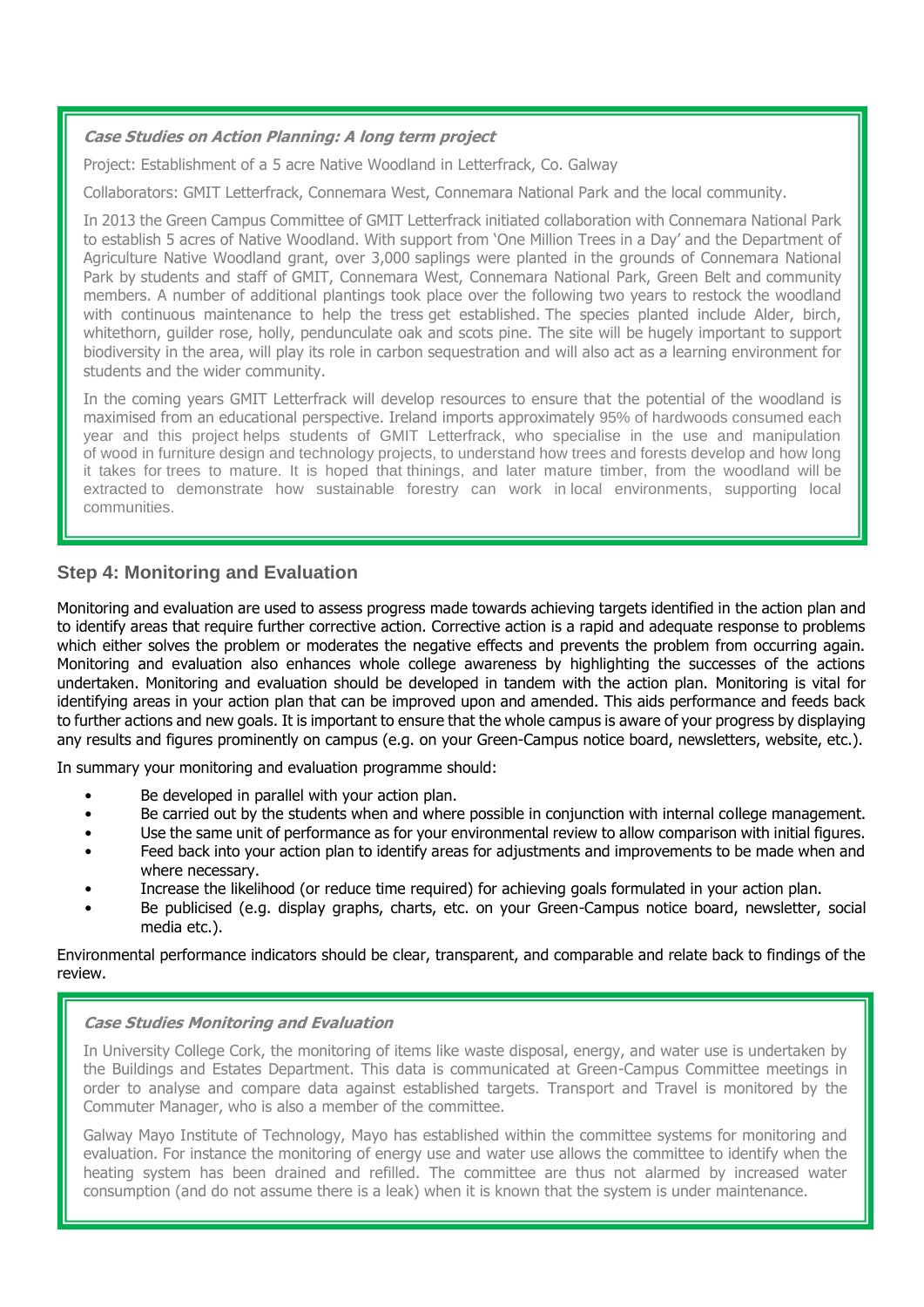## <span id="page-17-0"></span>**Step 5: Linking to Learning on Campus**

Environmental topics studied as part of certificate, degree and master's programmes should influence the way the whole college operates. Opportunities exist within Green-Campus to make learning links into a range of subjects at many levels. The Green-Campus Programme can involve the use of research findings, student projects, student and staff induction, and the use of many departments to produce posters, videos, applications, surveys etc.

Areas such as Engineering, Science, Environmental Science, Geography, Arts all encompass environmental based subjects. However some campuses have gone further and have successfully developed links between the Green-Campus Programme and learning on campus where subjects available are less obviously linked to environmental issues.

There are numerous benefits for the campus in engaging in this type of learning. It develops investigative, problem led learning with real results and outcomes. This in turn provides valuable graduate attributes and real life experiences for students. The Green-Campus Programme should be integrated through as many subjects and courses as possible and be used to inform the campus community of environmental issues and to inform actions. Ultimately, graduates from an educational establishment that is involved in the Green-Campus Programme should be aware of the steps that can be taken to ensure that they are environmentally responsible throughout their future career.

### **Case Studies on Linking to Learning on Campus**

Ballsbridge College of Further Education: Students studying Teaching English as a Foreign Language, Marketing, Business and Word Processing all interact with the programme through various modules in their coursework. In Business and Marketing courses the concept of Corporate Social Responsibility is covered in both business and marketing modules. The Green-Campus programme is discussed as an example of Corporate Social Responsibility in action. Marketing students also become involved in the Green-Campus programme as they aid in the design of the environmental awareness survey for students to complete each year. In Ballsbridge CFE approximately 80% of full time students are required to take word processing as part of a module on the FETAC Level Five courses. This module requires students to complete documents, letters and posters as part of the exam. Exams/coursework in Ballsbridge CFE can have an environmental theme and can address the Green Charter of Ballsbridge College.

# <span id="page-17-1"></span>**Step 6: Informing and Involving the Campus and Wider Community**

The aim of the informing and involving step is to spread the Green-Campus Committee's message throughout the campus and the wider community through ongoing publicity and at the very least a 'Day of Action'. Most campuses have a Green Week already established. It is important to also focus on what is happening on campus as well as the threats to the local and national environment. Make Green Week an opportunity for students, staff and the wider community to get together to work towards achieving some of the targets set out in the action plan. On some campuses the 'Day of Action' has been carried out in conjunction with local or national projects (e.g. Tidy Towns, National Spring Clean, Energy Awareness Week, Tree Week, Bike Week, etc.).

Informing can be achieved by:

- Placing a dedicated Green-Campus notice board in a prominent position for staff, students and other visitors.
- Ensuring that a Green-Campus webpage is constructed which is easily accessible for students, staff and visitors. Use this website to publish the "Green Charter" (see step 7).
- Including information on Green-Campus in first year information packs and staff induction programmes.
- Creating a specific Green-Campus newsletter that could be circulated to students or inclusion of Green-Campus articles for the campus newspaper.
- Allowing time in staff meetings to announce success in achieving targets, or for staff to present their research and results. The Students' Union, staff and class representatives can announce success in achieving targets or provide opportunities for students to present their research and results.
- Looking for other novel ways to spread awareness of Green-Campus.
- Making use of local press and radio where possible.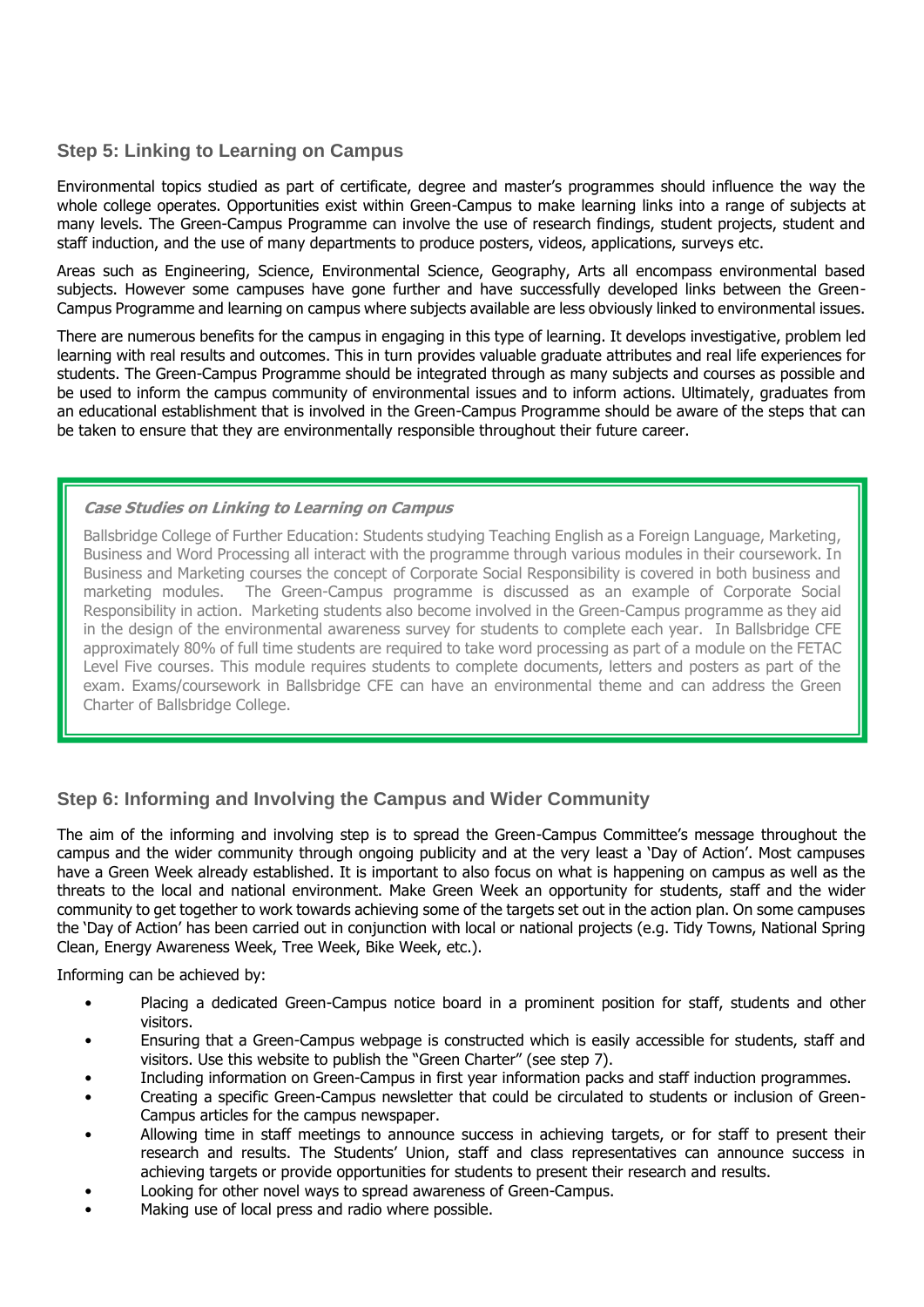• Making visitors to the campus aware of Green-Campus

Involvement can be enhanced by:

- Using a whole-campus day of action or a longer-term community project to raise awareness of Green-Campus within and beyond the campus.
- Offering opportunities for people to contribute to Green-Campus: e.g. through volunteer events, becoming an energy or waste champion in their department etc.

Involvement of the wider community brings benefits in both directions. Neighbours, local businesses, schools and the local authority can all be drawn in to provide advice and practical help. It is important to ensure that actions and events organised for the Green-Campus Programme are well publicised. This helps ensure maximum participation from the different groups involved.

#### **Case Studies on Informing and Involving**

The Green-Campus Committee at Trinity College Dublin has uploaded a publicly accessible version of their Action Plan in their dedicated section of the TCD website (Google search: 'Trinity Green Pages'). Also included in the Green Pages section are: a quick introductory video to the Green Pages, details of the Green-Campus Committee, how to get involved and contribute to activities and an explanation of the environmental aspects of the Green Campus and College sustainability programmes onsite and more. Most importantly, the website includes suggestions for simple steps (divided into themes) that every member of the campus community, including the thousands of transient visitors, can take to help reduce their environmental impact.

[National Spring Clean:](http://www.nationalspringclean.org/index.php?pagetype=home) Many Green-Campus Committees join forces with local community groups to take part in this annual clean up which can raise positive publicity for the college within the local community when the clean-up is extended beyond the college gates and into the local community.

### <span id="page-18-0"></span>**Step 7: Green Charter**

The Green Charter is essentially a "this is how we do things here" guide to environmental management on site. Most organisations will have a substantial Environmental Policy in existence with specific policy statements related to waste, energy, water and other environmental issues. This is often a large document and not easily remembered by staff or students.

The Green Charter may contain an environmental policy but essentially it should be a concise guidance document on how environmental issues are handled on campus. It should include contact details for the Green-Campus Committee, targets from the action plans and best practice guidance specific to the campus. Often there is a dearth of environmental information available to students/staff. The Green Charter should be a space on the website accessible to those that use the campus, students, staff and visitors, where environmental information can be published and, more importantly, updated.

The Green Charter is designed to be compiled after the action plan has been implemented and the monitoring and evaluation steps have been carried out. In short, the differences between an environmental policy and the green charter are the former is an expression of what the campus intends to do and provides assistance at the strategic/management level; the latter is the means by which the campus community can achieve the aims through specific advice and information.

The Charter should be displayed somewhere prominent (e.g. your Green-Campus notice board and web page). Awarded sites are required to display their committee's Green Charter on the college website. The Green Charter needs to be updated as required.

# <span id="page-18-1"></span>**Assessment Process**

In order for a campus to apply for the Green Campus Award the campus must be registered on the Green-Campus Programme for at least 1.5 academic years and have all seven steps of the Green-Campus Programme implemented. The campus must have a sustainable functional committee in place. In order to be eligible to apply for the award the campus needs to demonstrate (at a minimum) that: